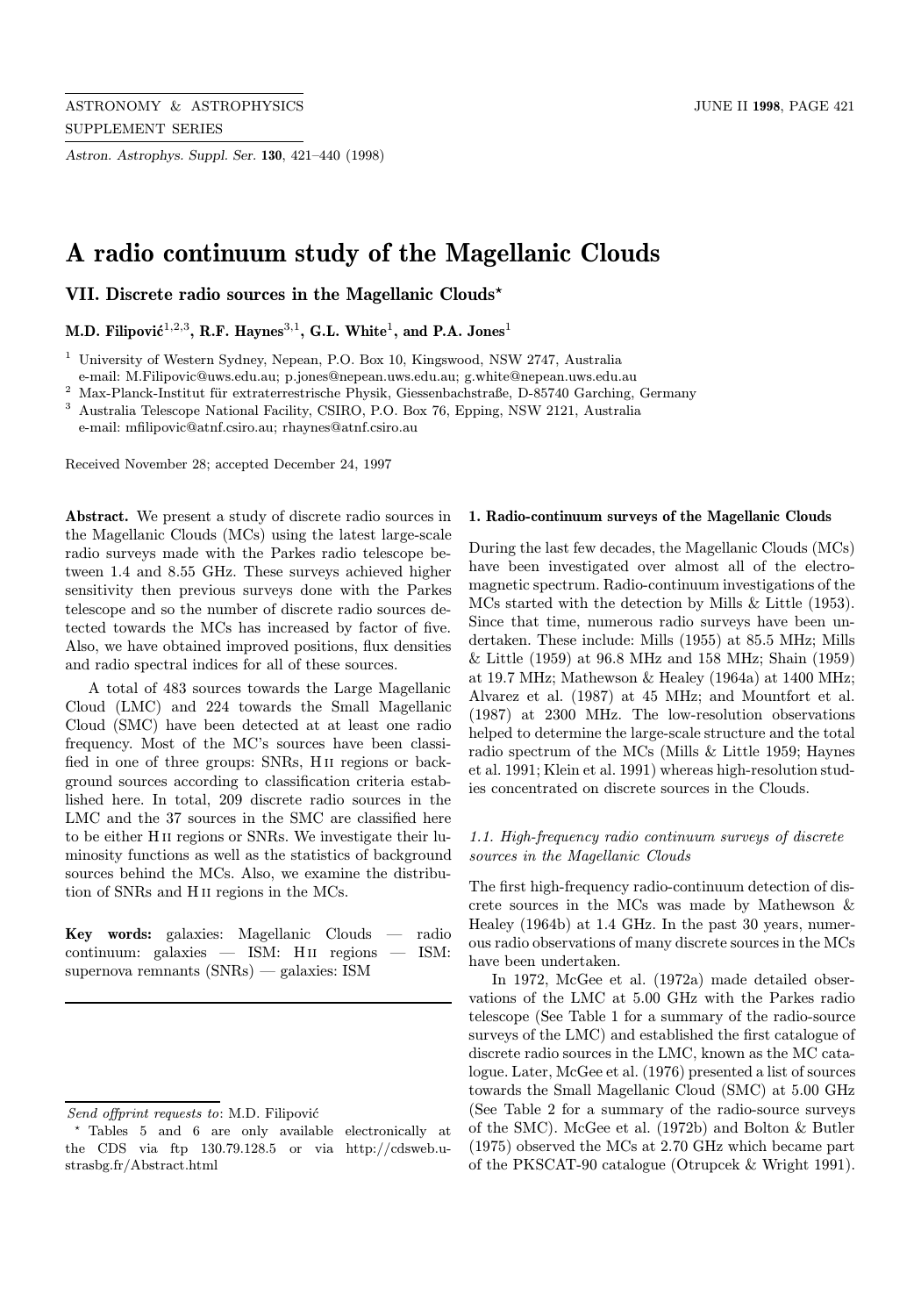Table 1. Summary of the previous high-frequency radio surveys of the LMC

| Instrument Frequency Beam Size | (GHz) | $(\arcsin)$      | Sources<br>Detected | No. of Reference      |
|--------------------------------|-------|------------------|---------------------|-----------------------|
| Molonglo                       | 0.408 | $2.62\times2.86$ | 227                 | Clarke et al. 1976    |
| MOST                           | 0.843 | 0.75             | 42                  | Mills et al. 1984a, b |
| Parkes                         | 2.70  | 7.7              | 38                  | McGee et al. 1972b    |
| Parkes                         | 4.85  | 4.9              | 390                 | Wright et al. 1994    |
| Parkes                         | 5.009 | 4.0              | 95                  | McGee et al. 1972a    |
| Parkes                         | 8.80  | 2.5              | 35                  | McGee et al. 1978     |
| Parkes                         | 14.70 | 2.2              | 33                  | Milne et al. 1980     |

Table 2. Summary of the previous high-frequency radio surveys of the SMC

| Instrument Frequency Beam Size | (GHz) | $(\arcsin)$        | Sources<br>Detected | No. of Reference   |
|--------------------------------|-------|--------------------|---------------------|--------------------|
| Molonglo                       | 0.408 | $2.62 \times 2.86$ | 75                  | Clarke et al. 1976 |
| <b>MOST</b>                    | 0.843 | 0.75               | $\sim$ 1500         | Ye 1988, 1993      |
| Parkes                         | 1.40  | 15.0               | 21                  | McGee et al. 1976  |
| Parkes                         | 2.70  | 7.7                | 25                  | PKSCAT-90          |
| Parkes                         | 4.85  | 4.9                | 194                 | Wright et al. 1994 |
| Parkes                         | 5.009 | 4.0                | 27                  | McGee et al. 1976  |
| Parkes                         | 8.80  | 2.5                | 13                  | McGee et al. 1976  |

After Mills & Aller 1971 detected a few sources at 0.408 GHz, as a part of a whole sky survey, Clarke et al. (1976) observed the MCs with the Molonglo radio telescope and produced the MC4 catalogue of 227 sources towards the LMC and 75 towards the SMC. Also, some sources in the direction of the MCs (mainly background) appear in the MRC catalogue of Large et al. (1981).

McGee et al. (1976) and McGee et al. (1978) investigated the MCs with the Parkes telescope at 8.80 GHz. The PKSCAT-90 compilation (Otrupcek & Wright 1991) contains a number of MC sources with fluxes at 1.40, 2.70, 5.00 and 8.40 GHz.

New techniques and equipment evolved in the early 1980s, and with improved sensitivity, increased the interest in discrete sources in the MCs, such as H ii regions and supernova remnants (SNRs). Milne et al. (1980) observed a number of interesting LMC sources at 14.70 GHz to estimate their radio spectral index. Mills (1983), Mills et al. (1984a,b), Ye (1988) and Ye & Turtle (1993) observed selected fields in the MCs at 0.843 GHz with the Molonglo Synthesis Telescope (MOST), and Sabalisck & Abraham (1991) observed the 30 Doradus region at 22 GHz. Recently, Wright et al. (1994) surveyed the MCs as part of the PMN southern sky survey at 4.85 GHz.

Following the first radio classification of sources in the LMC based on studies of the spectral index (McGee & Newton 1972), Milne et al. (1980) and Mathewson et al. (1983,a, 1984, 1985) provided the first detailed analysis of the spectra of some 40 sources, most of which were SNRs. The radio spectral index study of the SMC sources was undertaken by Loiseau et al. (1987) for some 28 sources.

1.2. Other Surveys of discrete sources in the Magellanic Clouds

Numerous observations of the MCs in the optical,  $H\alpha$ , infrared (IR), far- infrared (FIR), and X-ray wavelengths have been undertaken together with the multi-waveband cross-correlation of the discrete sources.

Optical observations of the MCs made by Henize (1956) resulted in the first catalogue of emission-line objects. Hodge & Wright (1967) presented an optical atlas of the LMC and, 10 years later, of the SMC (Hodge & Wright 1977). Photographic H $\alpha$  emission-line surveys by Henize (1956; N catalogue) and by Davies et al. (1976; DEM catalogue) have provided identifications, positions and sizes for several hundred sources in the two galaxies, ranging in scale from unresolved compact emission regions to the giant 30 Doradus complex in the LMC. Subsequent photometric surveys have provided quantitative information on the resolved MCs sources (Caplan & Deharveng 1985; Kennicutt & Hodge 1986; Bothun & Thompson 1988; Copetti & Dottori 1989; le Coarer et al. 1993; Caplan et al. 1996). Also some [S ii] and [O iii] line surveys for detection of specific sources in the MCs, such as SNRs, were made by Mathewson et al. (1983, 1984, 1985). A number of MC objects appear in Sinnott's (1988) NGC (IC) catalogue of nebulae.

Lucke & Hodge (1970) published a list of 122 stellar associations in the LMC and Hodge (1985) a list of 70 stellar associations in the SMC. Up to 60 star clusters have been identified in the SMC and some 1600 in the LMC. Sanduleak et al. (1978) and Sanduleak (1984) published a list of planetary nebulae (PN), and Morgan (1994, 1995) updated these lists with 265 and 62 PN in the LMC and SMC, respectively.

The X-ray surveys of the LMC have been presented in Long et al. (1981; LHG catalogue) and in Wang et al. (1991; W catalogue). The SMC X-ray surveys can be found in Seward & Mitchell (1981; 1E catalogue), Inoue et al. (1983; IKT Catalogue), Bruhweiler et al. (1987) and in Wang & Wu (1992). All these surveys are based on observations made with the Einstein satellite. Almost half of the X-ray sources in the LMC field catalogued by Wang et al. (1991) were confirmed as SNRs, H ii regions or X-ray binaries. The other half are foreground stars or background objects (e.g. clusters of galaxies, radio galaxies, quasars). In the Wang & Wu (1992) survey, out of 70 sources towards the SMC, 24 are intrinsic. Trümper et al. (1991), Pietsch & Kahabka (1993), Snowden & Petre (1994), Kahabka & Pietsch (1993) and Schmidtke et al. (1994) also made X- ray observations of the MCs with the ROSAT satellite. In addition, X-ray ROSAT All Sky Survey (RASS) results are available from Pietsch et al. (in preparation) and Kahabka et al. (in preparation). The ASCA satellite X-ray observations of some LMC SNRs can be found in Hughes et al. (1995).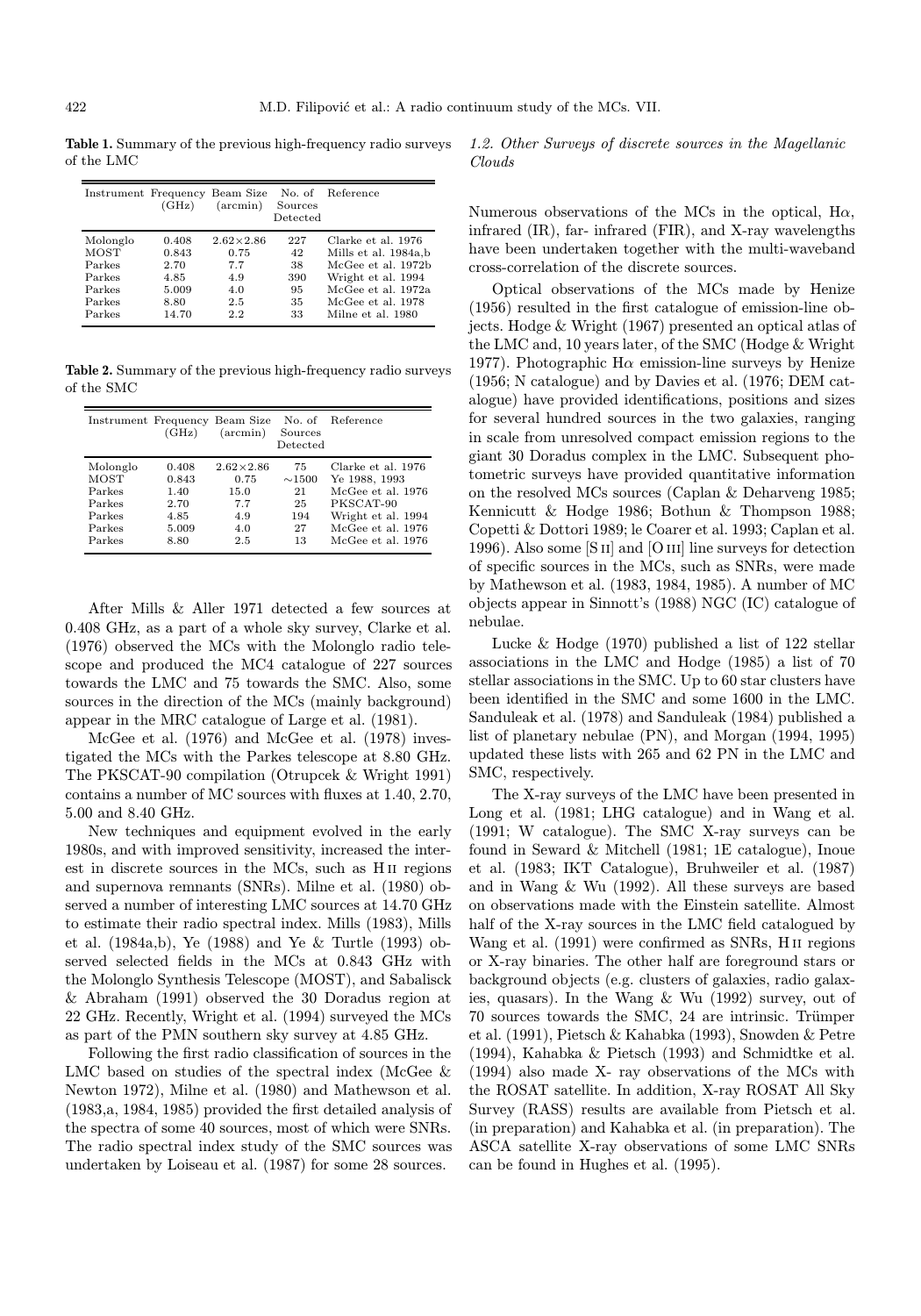Vacuum ultraviolet (VUV) imagery of the LMC was obtained with an electrographic Schmidt camera during the Black Brant rocket mission in 1977 (Smith et al. 1987 and references therein) and the far-ultraviolet (FUV) survey with Apollo 16 mission (Page & Carruthers 1978). These surveys resulted in the discovery of a number of star-forming regions in the LMC. The SMC was surveyed with the ultraviolet imaging telescope (UIT) during the Astro-1 mission (December 1990) and the Astro-2 mission (March 1995) of space shuttle Endeavor (Cornett et al. 1994; 1997).

The IRAS catalogue of sources in the MCs at four infrared frequencies was published by Schwering (1989) and Schwering & Israel (1989, 1990). A complete CO millimetre-wave survey of the MCs was presented by Cohen et al. (1988), Israel et al. (1993) and Rubio et al. (1991, 1996). Following these millimetre- wave surveys, the first high-resolution SEST observations of some compact H ii regions in the MCs are presented in Rubio et al. (1993), Garay et al. (1993), Kutner et al. (1997), Chin et al. (1996, 1997) and in Hunt (in preparation).

# 1.3. New-generation surveys of discrete radio sources in the Magellanic Clouds

Parkes radio surveys by Haynes et al. (1991), Filipović et al.  $(1995; hereafter Paper IV)$ , Filipović et al.  $(1996;$ hereafter Paper IVa) and Filipović et al. (1997, hereafter Paper V) of the MCs are now available.

There are several other high-resolution radio surveys of the MCs in progress. Continuum surveys at 1.40 and 2.30 GHz of the MCs have been made with the Australia Telescope Compact Array (ATCA; L. Staveley-Smith et al. in preparation). The SMC H<sub>I</sub> observations with the ATCA have been published by Staveley-Smith et al. (1995, 1997) and some results of the LMC H<sub>I</sub> surveys can be found in Kim et al. (1997). Complete MOST surveys at 843 MHz of both Clouds are in preparation but some results were presented in Mills et al. (1984b), Ye (1988) and Ye & Turtle (1993).

In this paper we will present all sources found in the new Parkes radio surveys together with their fluxes and radio spectral indices. Also, we classify each source as either an H ii region, SNR or background object. In Sect. 2 we discuss briefly the Parkes radio surveys of discrete sources towards the MCs. In Sects. 3 and 4 we analyse, discuss and classify all discrete sources in the observed field of the MCs. We investigate the intrinsic source luminosity function in Sect. 5 and in Sect. 6 we discuss the source distribution throughout the MCs.

#### 2. New Parkes radio surveys

In 1986, an international collaboration was launched using the Parkes 64-m telescope to survey the MCs at several

Table 3. Parameters of the six radio surveys of the LMC

| Frequency<br>(GHz)                           | $\operatorname{Beam}$<br>Size<br>$(\arcsin)$ | Field<br><b>Size</b><br>(Degree)                                                                                                                                                                       | rms<br>Noise<br>$(mJy beam^{-1})$ | No. of<br>Sources<br>Detected          |
|----------------------------------------------|----------------------------------------------|--------------------------------------------------------------------------------------------------------------------------------------------------------------------------------------------------------|-----------------------------------|----------------------------------------|
| 1.40<br>2.30<br>2.45<br>4.75<br>4.85<br>8.55 | 15.2<br>8.9<br>8.9<br>4.8<br>4.9<br>2.7      | $10^{\circ} \times 10^{\circ}$<br>$10^{\circ} \times 10^{\circ}$<br>$10^{\circ} \times 10^{\circ}$<br>$8^\circ$<br>$\times 9^\circ$<br>$10^{\circ}$<br>$\times 10^{\circ}$<br>70<br>$\times 6^{\circ}$ | 30<br>30<br>15<br>8<br>5<br>9     | 192<br>119<br>338<br>373<br>332<br>212 |

Table 4. Parameters of the five radio surveys of the SMC

| Frequency<br>(GHz) | $\rm{Beam}$<br>Size<br>$(\arcsin)$ | Field<br><b>Size</b><br>(Degree) | rms<br>Noise<br>$(mJy beam^{-1})$ Detected | No. of<br>Sources |
|--------------------|------------------------------------|----------------------------------|--------------------------------------------|-------------------|
| 1.42               | 13.8                               | $7.5^{\circ} \times 7.5^{\circ}$ | 15                                         | 85                |
| 2.45               | 9.0                                | $7^\circ \times 7^\circ$         | 10                                         | 107               |
| 4.75               | 4.5                                | $6.5^\circ \times 4.5^\circ$     | 6                                          | 99                |
| 4.85               | 4.9                                | $7.5^\circ \times 7.5^\circ$     | 5                                          | 187               |
| 8.55               | 2.7                                | $4^\circ \times 3^\circ$         | 10                                         | 41                |

radio frequencies with moderate angular resolution using a full polarization system (Haynes et al. 1986; Haynes et al. 1991). Between 1988 and 1991, four large-scale surveys of the MCs were undertaken by a team from the Australia Telescope National Facility (ATNF) and the Max-Planck-Institut für Radioastronomie, Bonn (MPIfR).

To date, the project has resulted in several studies which describe the surveys (Haynes et al. 1986, 1991), the FIR/radio correlation (Xu et al. 1992), thermal and non-thermal components (Klein et al. 1989, 1991), magnetic field in the MCs (Klein et al. 1993), the radio source catalogues at six frequencies (Papers IV, IVa and V), the discrete source radio/X-ray correlation (Filipović et al. 1998a, hereafter Paper VI) and the discrete source radio/IR correlation (Filipović et al. 1998b, hereafter Paper VIII).

The search for discrete radio sources in the MCs has resulted in catalogues at 1.40 (1.42 GHz for the SMC), 2.45, 4.75 and 8.55 GHz at resolutions of 15.2 (13.8), 8.85, 4.8 and 2.7' (HPBW), respectively (for details see Table 3 and Table 4). In addition to these specific surveys, a part of the Parkes-MIT- NRAO (PMN) southern all-sky survey at 4.85 GHz by Wright et al. (1994) covered the field of the MCs.

The catalogues of the LMC radio sources at these five frequencies were published in Paper IV. An additional survey and catalogue of the LMC sources at 2.30 GHz appears in Paper IVa. The SMC sources are catalogued in Paper V.

Tables 3 and 4 list the survey material of the LMC and the SMC that is used in this study of discrete sources in the MCs. The first column in Tables 3 and 4 shows the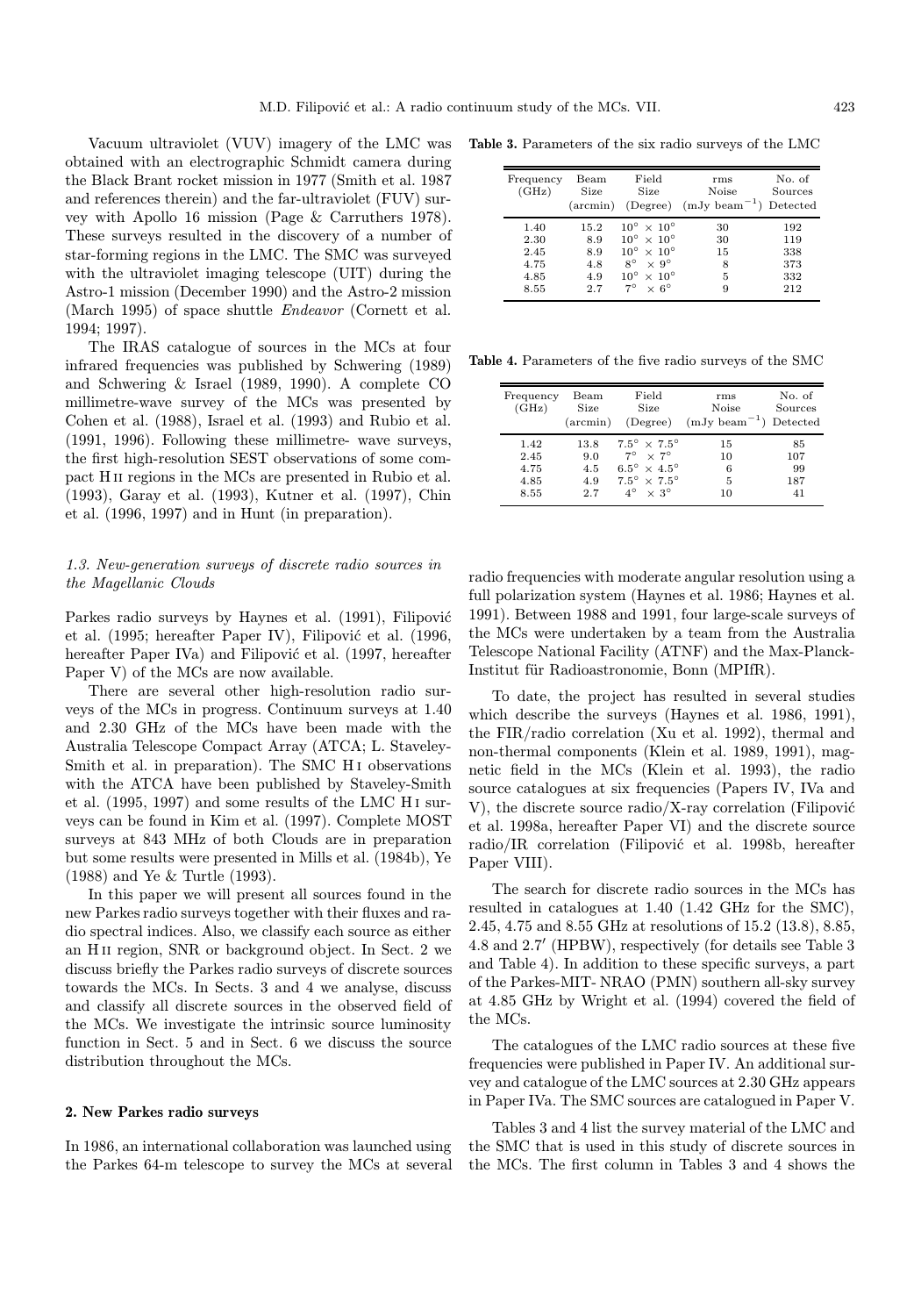observing frequency; the second shows the resolution<sup>1</sup>; the third shows the size of the observed field; the fourth gives an estimate of the noise in the maps and the fifth gives the number of sources detected at the particular frequency.

## 3. Source radio spectral index analysis

Multi-frequency analysis gives a far better understanding of the nature of discrete sources. The MCs are essentially transparent to radio emission, and all catalogues of MC sources contain not only sources located within the Clouds, but also background sources lying behind and seen through the Clouds. With this in mind, sources in the direction of the Clouds may be divided into three groups:

- 1. non-thermal sources, such as:
	- a) background quasars and galaxies
	- b) SNRs in the Clouds and
- 2. thermal sources, such as H ii regions in the Clouds.

This paper uses the results of the six radio surveys to deduce the spectral index for each object and then uses the spectral index estimate in a "first-pass" classification of each source into these three categories. The uncertainties in the observed flux densities lead to the uncertainties in the estimated spectral index and subsequently to uncertainties in classification. The uncertainties and the calibration of the flux-density scale for the our six surveys (1.40, 2.30, 2.45, 4.75, 4.85 and 8.85 GHz) are discussed in Papers IV, IVa and V.

## 3.1. Estimating the spectral index

Estimates of the spectral index  $(\alpha)$  of each radio source are based on flux densities obtained from our survey results (Papers IV, IVa and V) and from a range of radiofrequency catalogues that have been published (Tables 1, 2, 3 and 4). The spectral index  $\alpha$  is defined by the relation  $S_{\nu} \sim \nu^{\alpha}$ , where  $S_{\nu}$  is the integrated flux density and  $\nu$  is frequency.

The integrated flux densities at the various frequencies were plotted as  $\text{Log}(S_{\nu})$  versus  $\text{Log}(\nu_{\text{GHz}})$ . For 422 radio sources in the field of the LMC (Table 5), straight lines were fitted with a simple linear regression to produce the best estimates of spectral index. For 162 sources in the field of the SMC (out of 224) we estimated the spectral index (Table 6).

For some sources a simple power-law spectrum could not be applied and these sources were examined individually (two-point spectral indices have been computed) and remarked on in Cols. 19 and 16 of Tables 5 and 6, respectively. No spectral index was calculated for 61 LMC and 62 SMC sources as these sources were seen either only at the two closely-spaced frequencies of 4.75 GHz and 4.85 GHz (20 sources for the LMC and 5 for the SMC) or at only one of the Parkes radio frequencies (41 towards the LMC and 57 towards the SMC). The errors in spectral index  $(\Delta \alpha)$ have been deduced from the linear-regression uncertainty, given the scatter in flux density.

Tables 5 and 6 gives the source names which have been adopted from Papers IV and V (Col. 1), the flux density at each radio frequency (Cols. 2-15 for the Table 5 and Cols. 2-12 for the Table 6), the spectral index  $\alpha$  and uncertainty  $\Delta \alpha$  (Cols. 17 for the Table 5 and Col. 14 for the Table 6). Columns 18 (Table 5) and 15 (Table 6) list, where known, the published source type (H ii region, SNR or background). Note that capitals (BG, SNR and H<sub>II</sub>) are used for classifications from previous works, and lower case (bg, snr and hii) for sources classified here. The question-mark indicates probable but not certain classification. Columns 19 (Table 5) and 16 (Table 6) give the reference for this source designation. Columns 20 (Table 5) and 17 (Table 6) give some comments, where  $SB(X)$ stands for "X-ray bright superbubble" and SGS stands for "supergiant shell" (Chu et al. 1994). Columns 21 (Table 5) and 18 (Table 6) contain the spectral index from previous work.

Tables 5 and 6 include sources observed over a range of wavelengths – X-ray, H $\alpha$ , optical, infrared and radio continuum. Of the 483 radio sources catalogued towards the LMC and the 224 towards the SMC, we have compared and identified sources with various ranges of catalogues (for details see Table 7). These identifications have been included in Papers IV, IVa and V (Table 7).

## 3.2. Comparison with other published spectral indices

Spectral indices for 74 "well-known" sources towards the LMC and for 46 sources towards the SMC were compared with spectral indices for the same sources previously published (McGee & Newton 1972; McGee et al. 1976; Milne et al. 1980; Mills et al. 1984b; Mathewson et al. 1983, 1984, 1985; Loiseau et al. 1987).

Figures 1a and 1b show the correlation between the results of previous work and those estimated here. There is an obvious agreement between the two determinations of spectral index, with the difference  $("old" - "new") = 0.03 \pm 0.02$  for the LMC and  $-0.07 \pm 0.04$ for the SMC. The standard deviation of the difference is 0.17 for the LMC and 0.27 for the SMC.

## 3.3. Source radio spectral-index classification

McGee & Newton (1972) divided all radio sources towards the LMC into three groups, based on their radio spectrum, as follows:

<sup>1</sup> Nominal beam sizes are obtained from the header of FITS file. Effective beam sizes are discussed in Papers IV, IVa and V.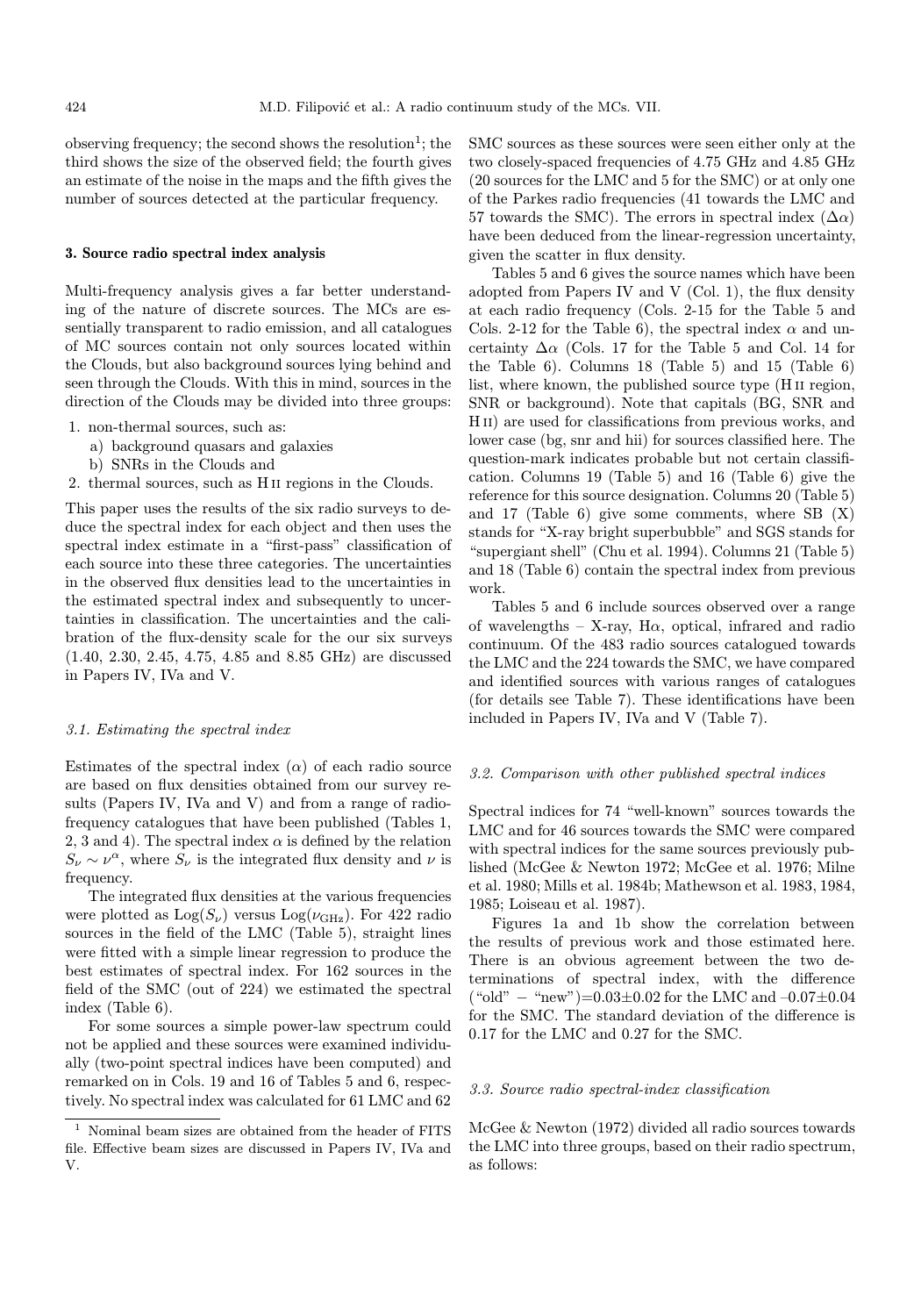Table 7. Identification of Parkes radio sources with other MCs catalogues

| Name              |            | Catalogue Galaxy Frequency | No. of<br>Catalogue | No. of Sources Reference<br>Sources in common to our<br>radio survey |                               |
|-------------------|------------|----------------------------|---------------------|----------------------------------------------------------------------|-------------------------------|
| N                 | <b>LMC</b> | $H\alpha$                  | 415                 | 125                                                                  | Henize $(1956)$               |
| N                 | <b>SMC</b> | $H\alpha$                  | 120                 | 42                                                                   | Henize $(1956)$               |
| $DEM L^{\dagger}$ | <b>LMC</b> | $H\alpha$                  | 329                 | 134                                                                  | Davies et al. (1976)          |
| DEM S             | <b>SMC</b> | $H\alpha$                  | 167                 | 46                                                                   | Davies et al. $(1976)$        |
| $NGC$ (IC) $LMC$  |            | Optical                    | 182                 | 67                                                                   | Simnott(1980)                 |
| NGC (IC) SMC      |            | Optical                    | 101                 | 13                                                                   | $S$ innott $(1980)$           |
| LH                | <b>LMC</b> | Stellar Association        | 122                 | 61                                                                   | Lucke $& Hodge (1970)$        |
| Sa                | <b>LMC</b> | Planetary Nebulae          | 128                 | 5                                                                    | Sanduleak et al. (1978, 1984) |
| <b>PKS</b>        | <b>LMC</b> | Radio (Parkes)             | 59                  | 57                                                                   | Otrupcek & Wright (1991)      |
| PKS               | <b>SMC</b> | Radio (Parkes)             | 24                  | 23                                                                   | Otrupcek & Wright $(1991)$    |
| PMN               | <b>LMC</b> | 4.85 GHz                   | 390                 | 304                                                                  | Wright et al. (1994)          |
| $\rm PMN$         | <b>SMC</b> | 4.85 GHz                   | 194                 | 146                                                                  | Wright et al. $(1994)$        |
| $MC^{\ddagger}$   | LMC        | 5.00 GHz                   | 95                  | 80                                                                   | McGee et al. $(1972a)$        |
| S                 | <b>SMC</b> | $5.00/8.80$ GHz            | 27                  | 21                                                                   | McGee et al. $(1976)$         |
| $\rm MC4$         | <b>LMC</b> | $408$ MHz                  | 227                 | 202                                                                  | Clarke et al. $(1976)$        |
| MC4               | <b>SMC</b> | 408 MHz                    | 63                  | 56                                                                   | Clarke et al. $(1976)$        |
| MRC               | <b>SMC</b> | $408$ MHz                  | 22                  | $\overline{7}$                                                       | Large et al. $(1981)$         |
| $\rm CO$          | <b>LMC</b> | $C-O13$ (SEST)             | 40                  | 23                                                                   | Cohen et al. $(1988)$         |
| IJL               | LMC        | $C-O13$ (SEST)             | 92                  | 53                                                                   | Israel et al. $(1993)$        |
| IJL               | <b>SMC</b> | $C-O13$ (SEST)             | 42                  | 14                                                                   | Israel et al. $(1993)$        |
| LI-LMC            | <b>LMC</b> | IR (IRAS)                  | 1891                | 130                                                                  | Schwering $&$ Israel (1990)   |
| $LI-SMC$          | SMC        | IR (IRAS)                  | 249                 | 38                                                                   | Schwering & Israel (1990)     |
| LHG               | <b>LMC</b> | X-ray (Einstein)           | 97                  | 32                                                                   | Long et al. $(1981)$          |
| 1E                | <b>SMC</b> | X-ray (Einstein)           | 28                  | $\boldsymbol{9}$                                                     | Seward $&$ Mitchell $(1981)$  |
| W                 | <b>LMC</b> | X-ray (Einstein)           | 105                 | 37                                                                   | Wang et al. (1991)            |
| <b>IKT</b>        | <b>SMC</b> | $X-ray$ (Einstein)         | 25                  | 9                                                                    | Inoue et al. $(1983)$         |
| WW                | SMC        | $X-ray$ (Einstein)         | 70                  | 16                                                                   | Wang $\&$ Wu (1992)           |
| <b>BKGS</b>       | <b>SMC</b> | X-ray (Einstein)           | 35                  | $\overline{7}$                                                       | Bruhweiler et al. (1987)      |
| <b>RASS</b>       | LMC        | $X-ray (ROSAT)$            | 325                 | 71                                                                   | Pietsch et al. $(1997)$       |
| RX J              | $\rm SMC$  | X-ray (ROSAT)              | 248                 | 27                                                                   | Kahabka et al. (1997)         |

† DEM sources often contain more than one Henize source, e.g. DEM L10=N 79A,B,C,D,E. Therefore, DEM detected more sources in the MCs than Henize (1956).

‡Three objects from MC catalogue out of the LMC field and two double.

1. background sources with  $-1.8 < \alpha < -0.6$ 

2. SNRs with a steep spectrum,  $-0.8 < \alpha < -0.2$  and

3. H II regions with a flat spectrum,  $\alpha > -0.2$ .

We use this criterion as a starting point to developing more precise criteria.

3.3.1. Spectral-index distribution of the sources towards the LMC

Figures 2a, 2b, and 2c show histograms of the source spectral-index distribution obtained for these sources using our determination of the spectral index. From the histograms it can be seen that the known H ii regions have flat spectra  $(\alpha_{\text{mean}}=-0.15$  with standard deviation of  $0.31)$ and that SNRs and background sources have steeper spectra  $(\alpha_{\text{mean}}=-0.43\pm0.19 \text{ and } \alpha_{\text{mean}}=-0.59\pm0.48 \text{ respectively})$ tively) (see Table 8).

Note that the SD of  $\alpha$  for background sources is far larger than for the SNRs and H ii regions. The reason for this is probably that background sources could be divided into two groups: one with steep spectra and the other with flat spectra. Variability of the background sources should be taken into account in understanding the large SD in  $\alpha$ . Source flux densities at different frequencies at different times for variable sources can give misleading spectralindex estimates.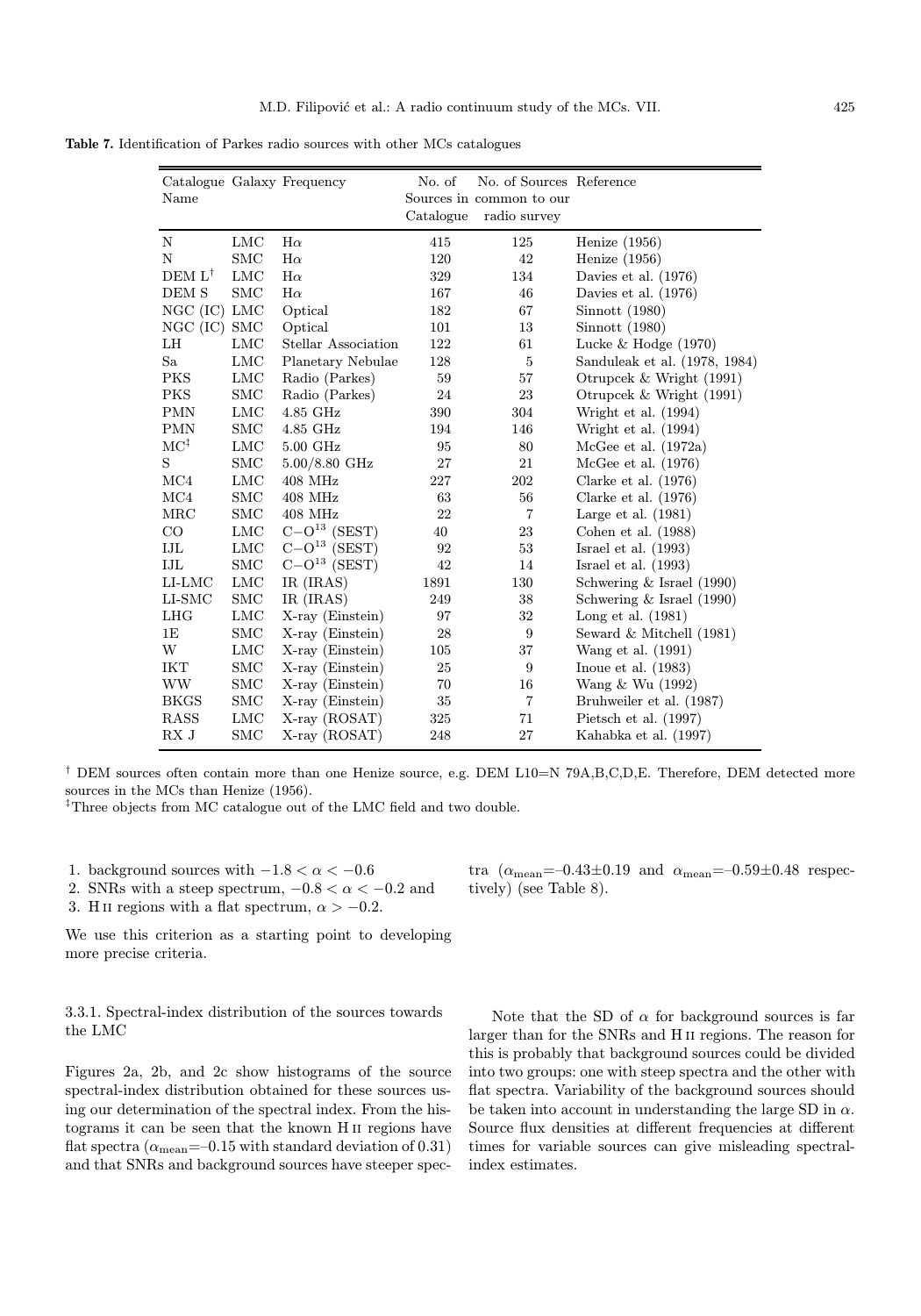

Fig. 1. Radio spectral index comparison for the LMC a) and the SMC b). Comparison of the radio spectra from previous work and this work. Asterisks represent SNRs; filled squares – H ii regions and open triangles – background sources

Table 8. Spectral index distribution by source type in the LMC Table 9. Spectral index distribution by source type in the SMC

|                       | Sources | $\alpha$ | No. of Mean Standard<br>Deviation | Source<br>Type | No. of Mean Standard<br>Sources | $\alpha$ | Deviation |
|-----------------------|---------|----------|-----------------------------------|----------------|---------------------------------|----------|-----------|
| 53<br>0.31<br>$-0.15$ |         |          |                                   | Нп             | 14                              | 0.03     | 0.34      |
| 32<br>$-0.43$<br>0.19 |         |          |                                   | SNRs           | 12                              | $-0.22$  | 0.25      |
| 20<br>0.43<br>$-0.60$ |         |          |                                   | Background     | 63                              | $-0.45$  | 0.48      |
| 68<br>0.48<br>$-0.59$ |         |          |                                   |                |                                 |          |           |

3.3.2. Spectral-index distribution of the sources towards the SMC

In the same way as for the LMC, in Figs. 3a, 3b and 3c are shown spectral index histograms of the same sources using the spectral index calculated in Sect. 3.1. (Table 6). From these histograms it can be seen that the known SMC H II regions have flat spectra  $(\alpha_{\text{mean}}=0.03\pm0.09 \text{ with}$ standard deviation of 0.34) and that SNRs and background sources have steeper spectra  $(\alpha_{\text{mean}}=-0.22\pm0.07)$ and  $\alpha_{\text{mean}} = -0.45 \pm 0.06$  respectively) (see Table 9). Again, Table 9 also shows that SD for background sources are far larger than for the SNRs and H ii regions. The explanation for this is the same as for the LMC (see previous section).

# 3.3.3. Conclusions about the radio spectral index distribution

Sources cannot easily be classified by radio spectral index alone because of large overlaps in spectral indices between

the various source types (also see Rosado et al. 1993b). In particular, SNRs and background sources (radio galaxies and quasars) have similar spectra resulting from synchrotron radiation. Furthermore, H ii regions and SNRs are often associated, since a number of SNR in the MCs are embedded in or near to H ii regions. It is thus not surprising that it is not possible to make an accurate classification on the basis of radio spectral index alone.

The distribution of spectral index for all of the 422 LMC and 164 SMC sources is given in Figs. 4a and 4b. The distribution is broad, covering the range  $\alpha = -2.2$  to 1.1 for the LMC and  $\alpha = -2.2$  to 1.5 for the SMC. However, most sources (86% in the LMC and 77% in the SMC) fall in the range –1.1 and 0.1.

The mean spectral index for all sources towards the LMC is  $-0.53\pm0.02$  (SD=0.46) and towards the SMC is  $-0.73\pm0.05$  (SD=0.61). There is no significant difference in the mean spectral index after excluding of known background sources ( $\alpha_{\text{mean}} = -0.51 \pm 0.02$  with standard deviation 0.47 for the LMC and  $\alpha_{\rm mean}{=}{-}0.50{\pm}0.05$  with standard deviation 0.62 for the SMC). The mean spectral index for all sources towards the MCs agree well with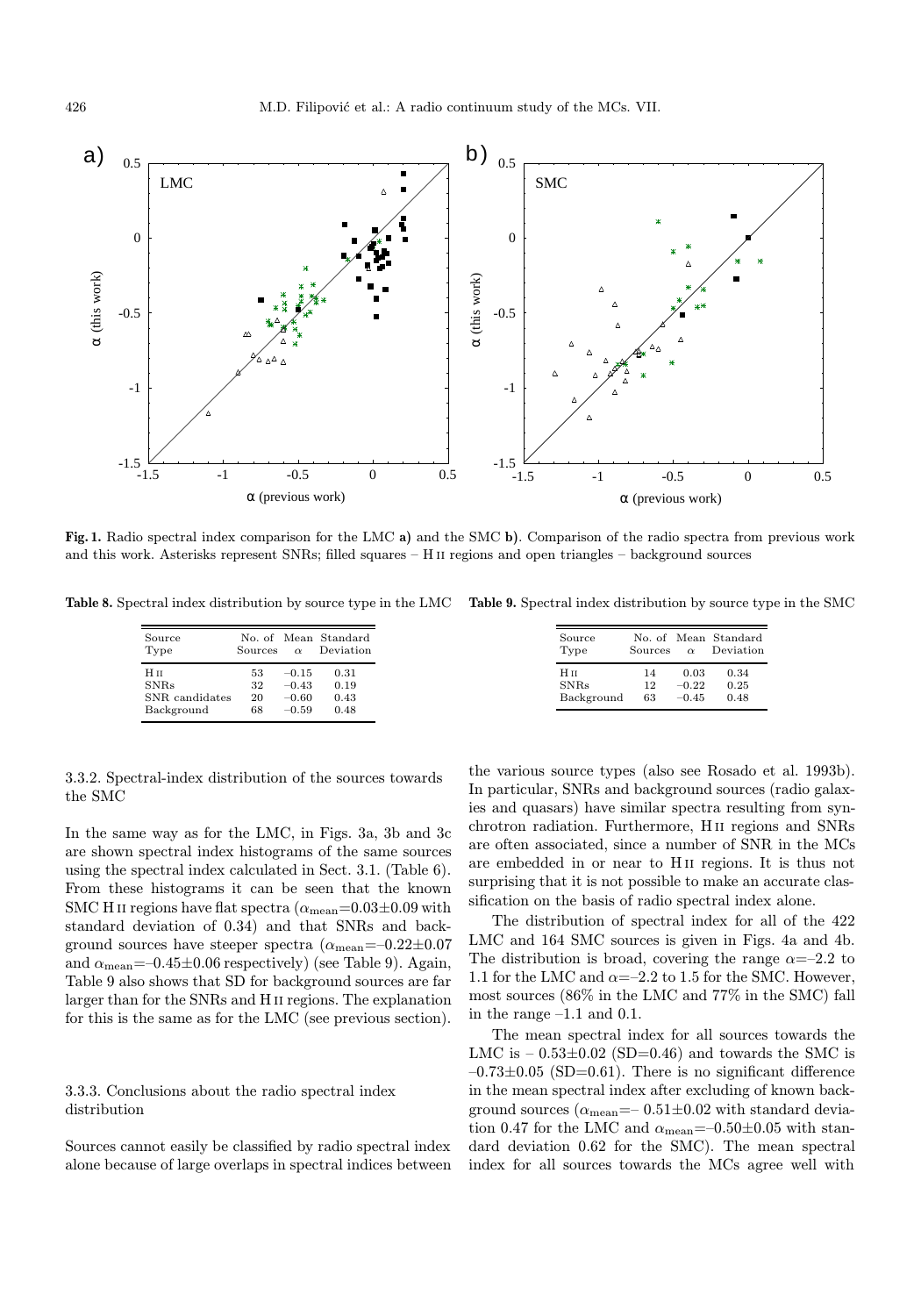

Fig. 2. Distributions of radio spectral index (this study) for the LMC sources which are classified in previous work (H ii regions a), SNRs b) and background sources c))

Fig. 3. Distributions of radio spectral index (this study) for the SMC sources which are classified in previous work (H ii regions a), SNRs b) and background sources c))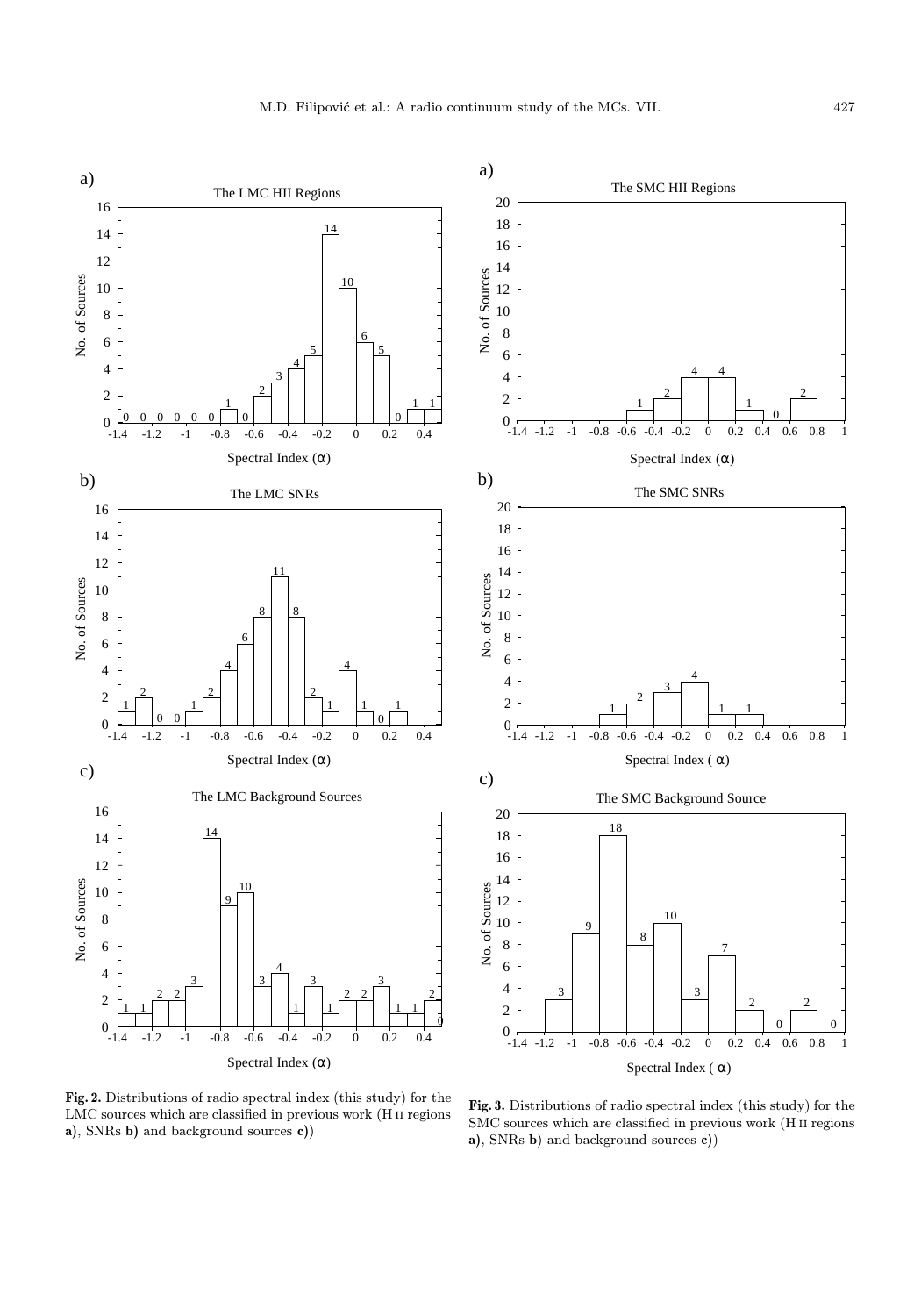

Fig. 4. Distributions of radio spectral index for the LMC a) and for the SMC b)

the overall spectral index including the diffuse component estimated by Haynes et al. (1991) and Klein et al. (1989, 1991). Their results are  $-0.52\pm0.05$  for the LMC and  $-0.78\pm0.11$  for the SMC.

Based on the classification scheme introduced by McGee & Newton (1972), 57% of sources towards the LMC and  $61\%$  sources towards the SMC show steep spectra ( $\alpha \leq -0.45$ ), and 27% of LMC and 21% of SMC sources have flat spectra ( $\alpha$  >–0.20). The remaining sources, 16% for the LMC and 18% for the SMC, fall in the ambiguous region where  $\alpha$  is between –0.44 and –0.21.

# 4. Classification and interpretation of the objects towards the Magellanic Clouds

In previously published work, 192 radio sources towards the LMC and 93 towards the SMC have been classified as either H ii regions, SNRs or background sources.

Of the 192 sources towards the LMC, 188 were detected in recent Parkes surveys (see Table 5). Of these 188 sources, 53 appear to be H ii regions, 34 are confirmed

 $SNRs<sup>2</sup>$ , 24 are possible  $SNRs<sup>3</sup>$  and 71 are listed as background sources<sup>4</sup>. Six sources are listed as ambiguous in Paper VI.

Four confirmed LMC SNRs listed in Mathewson et al. (1983a), Mills et al. (1984b), Tuohy et al. (1982) and Chu et al. (1997) could not be detected (B0505−679, B0509−675, B0543−689 and J0540−697) in any of our six surveys. We have discussed these four SNRs in Paper VI. Gurwell & Hodge (1990), mainly using optical identifications, have reported a number of galaxies behind the LMC, but only a few of these have detectable radio emission.

The remaining 295 (483−188) sources listed in Table 5 provide new candidates for H ii regions, SNRs and background galaxies or quasars. For 229 of these there is a fitted spectral index.

In the SMC, 102 sources were known and classified from previous radio investigations. Out of these, 92 were detected in the Parkes surveys (Table 6). Many of the SMC sources were discussed in Ye (1988). Of these 92 sources, 14 appear to be H ii regions, 10 are confirmed SNRs, 2 are possible SNRs and 66 are listed as background sources.

Six confirmed SMC SNRs (SNR B0044−7324, B0045−7322, B0046−7335, B0056−7227, B0056−7223 and B0104−7221) and three SNR candidates (B0051−7259, B0056−7250 and B0057−7308) in the SMC could not be detected in any Parkes surveys because of their small angular size, weak radio emission and confusion. For the same reasons a number of background galaxies detected by Ye (1988) were missed.

The remaining 131 (224−92) unclassified sources (of which 73 have a fitted spectral index) towards the SMC are investigated to determine their nature.

## 4.1. Selection criteria

We have used the following criteria to classify the discrete radio sources listed in Tables 5 and 6:

- 1. For Background source candidates
	- background sources are either radio galaxies with generally steep radio spectra ( $\alpha \leq -0.8$ ) or quasars which have flat spectra ( $\alpha \sim 0.0$ ). Objects well removed from the stellar/nebular component of the MC are expected to be clear of the MCs objects and, by default, to be populated by background objects. Background objects are defined using following criteria.
		- All radio sources outside the defined area of the LMC or the SMC are background sources. The area of the LMC is

 $^4\,$  LMC B0437 $-6420$  was seen only in the 1.40-GHz survey.

 $^2$  LMC B0454 $-6718$  and LMC B0536 $-6920$  (Honeycomb nebulae) were seen only in the 8.55-GHz survey and hence no spectrum has been deduced.

<sup>3</sup> LMC B0459−6612 was seen only in the 2.45-GHz and LMC B0540−6927 was seen only in the 8.55-GHz survey.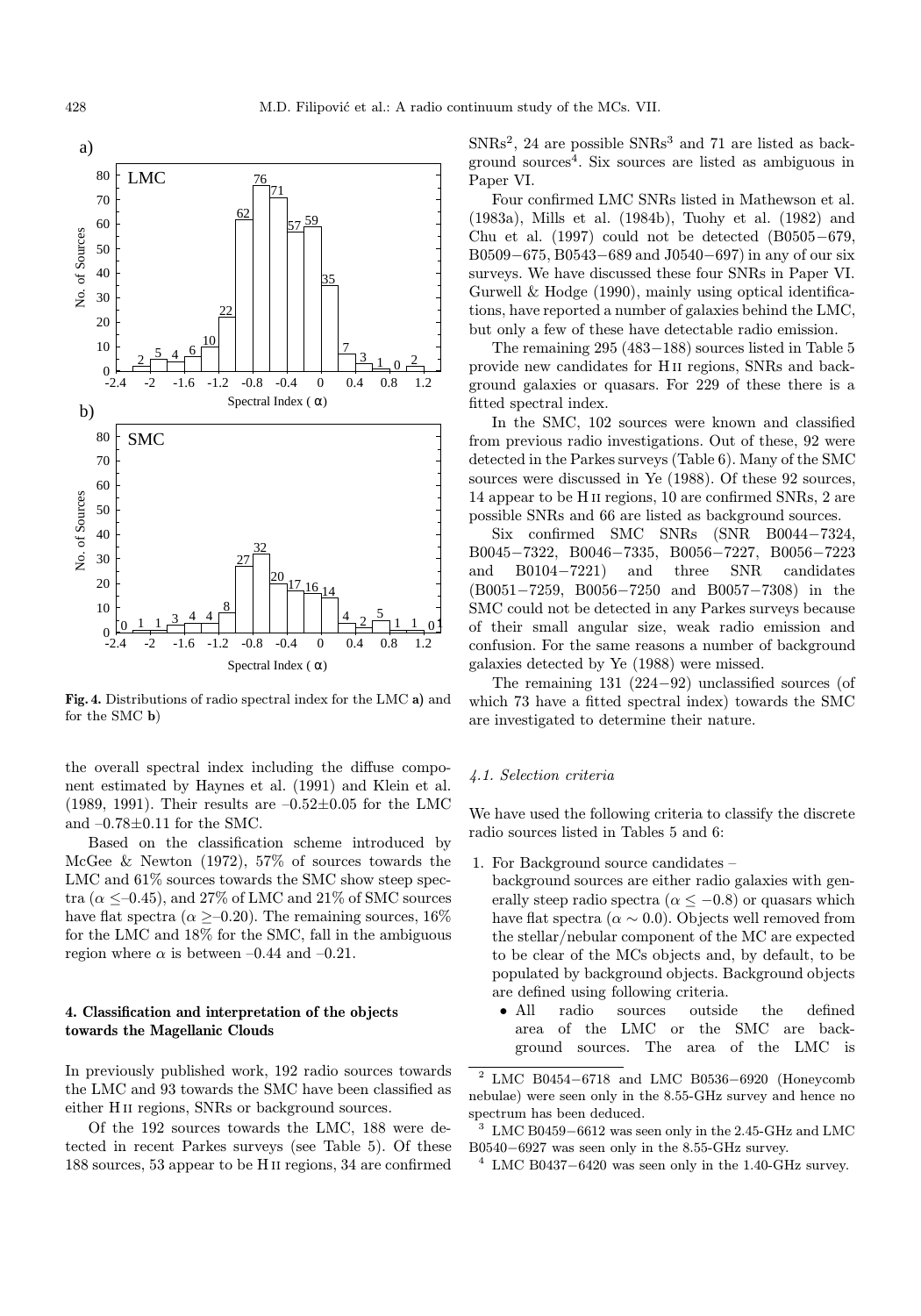defined between RA  $(B1950)=04<sup>h</sup>45<sup>m</sup>$  to RA (B1950)= $06^{h}00^{m}$  and Dec (B1950)= $-65^{\circ}00'$  to Dec  $(B1950)=-72°30'$ : : the area of the SMC as defined between  $RA(B1950)=00^{h}30^{m}$  to RA (B1950)= $01^{\text{h}}30^{\text{m}}$  and Dec (B1950)= $-71^{\circ}40'$  to Dec  $(B1950) = -74°00'$ .

- Radio sources with very steep spectra  $(\alpha \le -0.8)$ are more likely to be background objects. However, there is a wide range of radio spectral index for background sources.
- There is no  $H\alpha$  or IR detection (however some background sources can be detected in one of these frequencies but this is not likely) (Paper VIII).
- 2. For SNR and SNR candidates –

supernova remnants (SNRs) in the MCs have been the subject of numerous studies, both as individual SNRs and as a statistical sample. A series of criteria in several spectral ranges have been defined to identify SNRs in the MCs. Following Mathewson et al. (1983a and reference therein) and Rosado (1993b) the candidate must satisfy at least two of the following conditions. It should:

- be an extended soft X-ray source appearing either on Einstein surveys (Long et al. 1981; Wang et al. 1991) or the ROSAT all-sky survey (Pietsch & Kahabka 1993; Pietsch et al. in preparation). A negative Hardness Ratio 2(HR2) indicates that the source is a SNR (Paper VI);
- be a non-thermal radio source  $(\alpha=-0.4$  on average but there is a wide range and so spectral index is not itself conclusive) (Sect. 4);
- have optical emission with the following characteristics:
	- a)  $[S II]/(H\alpha+[N II]) \geq 0.4$ 
		- Possibly the most sensitive diagnostic for identifying SNRs is narrow-band optical CCD observations in the light of  $H\alpha$  and [S II]. The ratio of the [S<sub>II</sub>]  $\lambda$ 6717, 6713 to H $\alpha$  emission in nebulae provides a good discriminator between H<sub>II</sub> regions, which typically show [S<sub>II</sub>]  $H\alpha$  of ~0.1, and SNRs, which usually have ratios >0.4. This is because sulphur is ionized almost completely to the  $S^{++}$  state in H<sub>II</sub> regions, while a wide range of temperatures and ionization states in the cooling regions behind SNR shocks gives rise to relatively strong [S ii] emission;
	- b) have  $H\alpha$  with looped or filamentary structure and
	- c) an  $H\alpha$  flux density different from that expected for the radio counterpart in the case of thermal source (in the case of finding an H<sub>II</sub> region coincident with radio sources) (Ye 1988).
- have weak or no IR emission. SNRs are not likely to appear in IRAS surveys unless they are embedded in H<sub>II</sub> regions (Paper VIII).

These criteria are biased toward radio properties and further kinematical information is probably required. Furthermore, one must keep in mind that several wellknown SNRs in the MCs could not fulfil 2 of the 3 criteria given above because of the following:

- some radio SNRs could be missed in X-ray surveys if their X-ray emission is weak (or if it is attenuated by absorbing matter) (Paper VI);
- limitations in sensitivity of radio surveys. Some known MCs SNRs are weak radio emitters and near the sensitivity limit of the Parkes telescope, seen in only one radio frequency, and therefore have no radio spectral information. One example is DEM L298;
- confusion with the surrounding H ii regions. Most of the LMC SNRs are embedded in H ii regions.

3. For H ii regions candidates –

- H ii regions are expected to be within the different nebular regions of the MCs. They are also expected:
	- \* to be thermal radio sources (with  $\alpha = -0.15$  on average) but because of wide range of spectral indices this criterion is not itself conclusive;
	- \* Not to appear at X-ray frequencies H ii regions are not likely to be seen at X-ray frequencies (Paper VI);
	- $*$  to have H $\alpha$ , UV and/or IR positive detections (Paper VIII).

# 4.2. Background sources in the field of the MCs

Because the MCs are transparent to radio continuum, background radio galaxies and quasars are seen throughout the MCs. It is very difficult to distinguish radio galaxies and quasars just on a basis of radio spectra and therefore, for this work, these sources will be treated together.

#### 4.2.1. Background sources in the field of the LMC

Lists of background sources towards the LMC have been published in Gurwell & Hodge (1990), Dickey et al. (1994) and Ye (1988). From their lists, 65 sources (marked in Table 5, Col. 17 as BG) are detected in our radio surveys as background, and an additional six as very probable background sources (marked in Table 5, Col. 17 as BG?). All of these 71 sources obey the criteria from Sect. 4.1. and will be treated as definite background sources.

Outside the defined area of the LMC, 97 sources (marked in Table 5 Col. 17 as bg) have been found. These sources are very strong candidates for background sources. Also, all of these sources obey the criteria established in Sect. 4.1. Another group of 34 sources (marked in Table 5, Col. 17 as bg?) satisfy some criteria of background sources and so are treated as background-source candidates.

In total, at least 202 sources towards the LMC are classified as background or background candidates, which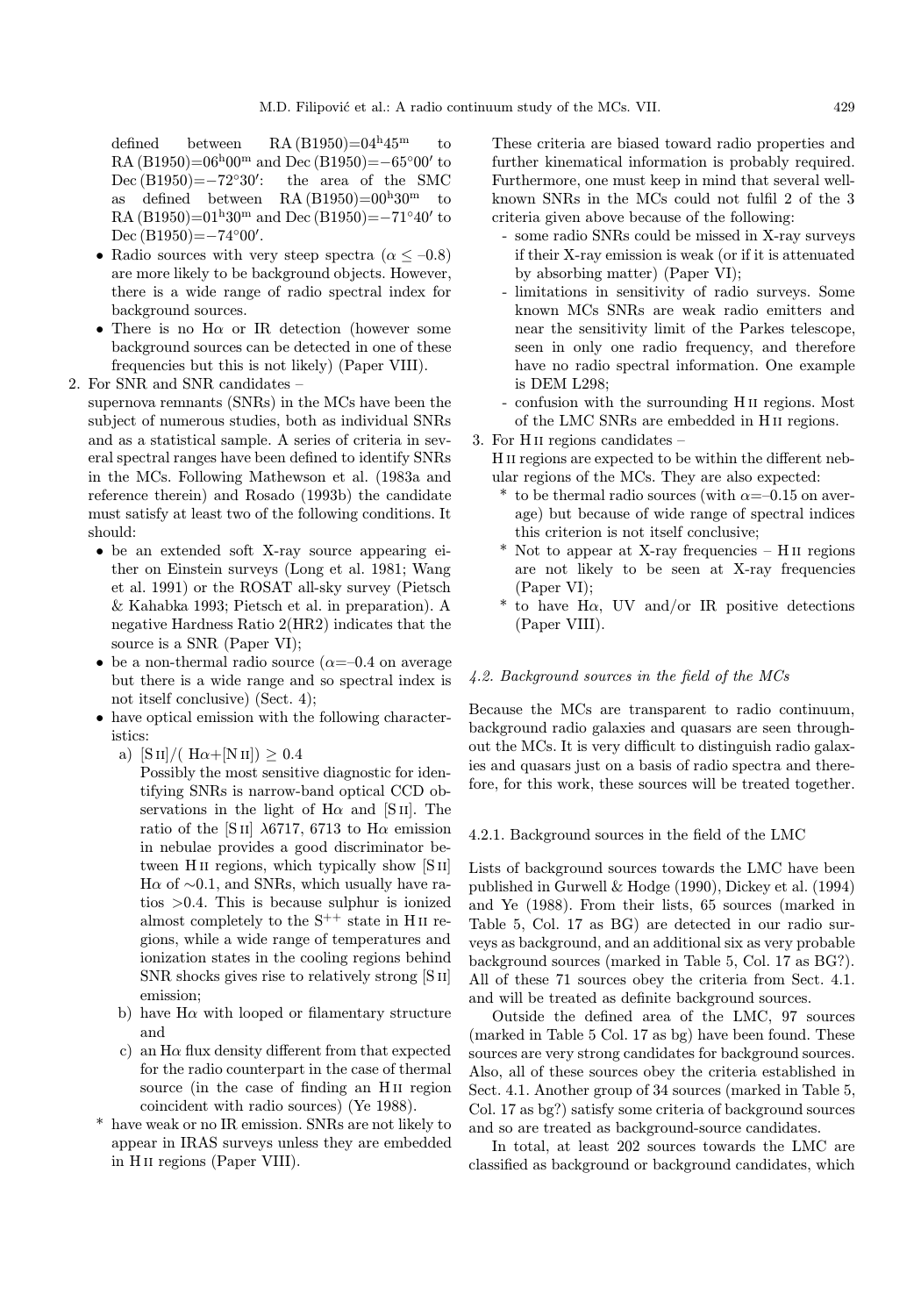is 42% of all sources found in the field of the LMC. Most of the 75 unclassified sources are likely to be background objects according to our source-density study (Sect. 4.2.3).

#### 4.2.2. Background sources in the field of the SMC

The most complete list of background sources towards the SMC can be found in Ye (1988). From that list, 63 sources (marked in Table 6, Col. 14 as BG) are detected in our radio surveys as background and an additional three as very probable background sources (marked in Table 6, Col. 14 as BG?). All of these 66 sources obey the criteria from Sect. 4.2. and should be treated as definite background sources.

There are 108 sources outside the SMC area defined in Sect. 4.1. which have not been previously classified (marked in Table 6, Col. 14 as bg). These are very strong candidates for background sources as all of them satisfy criteria established in Sect. 4.1.

In total, at least 174 sources towards the SMC are classified as background or background candidates, which is 78% of all sources found in the field of the SMC. This number could increase slightly as the 12 unclassified sources are likely to be background according to the source-density study (Sect. 4.2.3).

#### 4.2.3. Statistics of the background sources

The expected background integral source counts at our six survey frequencies were obtained by interpolating the polynomial fits  $(Log N - Log S \, study)$  of Wall  $(1994)$ . These are the predicted number of background sources in the observed fields of the LMC and the SMC at each observing radio frequency (Tables 10 and 11).

Column 1 (Tables 10 and 11) lists the observing radio frequency and Col. 2 gives the  $5\sigma$  cut-off level in mJy. Column 3 lists the total number of sources found at each observing frequency and the area covered by each survey is given in Col. 4. The number of sources found in our surveys to be stronger then  $5\sigma$  at each frequency is given in Col. 5 and the total number of background sources stronger then  $5\sigma$  as given in Col. 6. The number of sources estimated from Wall (1994) for the given cut-off level (Col. 2) is given in Col. 7.

Comparing these results (Cols. 6 and 7), the number of background sources classified in this work (Sects. 4.2.1. and 4.2.2.) are very close to the expected range of the Log  $N -$ Log  $S$  study. The agreement in numbers, at the 10% level, is as close as can be expected, given the sensitivity of integral counts to the flux-density calibration and flux cut-off. These findings strengthen our confidence in the selection criteria and source classification.

Figures 5 and 6 show the distribution of all classified background sources towards the LMC and the SMC. These source distributions are uniform, as expected.

#### 4.3. The Magellanic Clouds sources

Radio sources intrinsic to the MCs are considered to be either SNRs or H ii regions. SNRs are formed by the highvelocity and high-temperature material ejected when a star ends its life with a violent explosion. The notation "H<sub>II</sub> region" is usually reserved for relatively dense regions of the interstellar gas which are nearly completely ionized by the Lyman continuum radiation from massive and hot stars (Mezger 1972). H ii regions in the MCs provide the opportunity to study the ionized gas component of the interstellar medium and star formation on a galactic scale, with a sensitivity and spatial resolution which are comparable to most of the Galactic surveys.

#### 4.3.1. Supernova remnants in the LMC

Out of 62 SNRs (excluding the remnant of SN 1987A) and SNR candidates, 34 (marked in Table 5, Col. 17 as SNR) were confirmed to obey criteria from Sect. 4.1. and therefore will be treated as certain SNRs. Four well-known SNRs (see Sect. 4) could not be detected in any of our Parkes radio surveys. The other 24 sources (marked in Table 5, Col. 17 as SNR?), remain SNR candidates because of lack of confirmation. Thus only 12% (58 out of 483) are SNRs or SNR candidates. However, it is likely that more SNRs may exist which are confused with Hii regions.

#### 4.3.2. H ii regions in the LMC

From previous studies, 53 radio sources (marked in Table 5, Col. 17 as H<sub>II</sub>) are confirmed as H<sub>II</sub> regions. They all obey the criteria established in Sect. 4.1. and therefore they are classified as certain H ii regions. A further 41 previously unclassified sources (marked in Table 5, Col. 17 as h<sub>II</sub>) have characteristics typical for H<sub>II</sub> regions and hence they will be treated as very good candidates for H<sub>II</sub> regions. Another 20 sources (marked in Table 5, Col. 17 as h II?) obey at most two different criteria typical for H<sub>II</sub> regions and therefore they are suggested H<sub>II</sub> region candidates. Until further analysis one cannot be sure about the nature of these sources.

Of the 483 sources towards the LMC, 114 (24%) are thus listed as H ii regions. This number could increase as 34 sources (marked in Table 5, Col. 17 as ?) have some characteristics of MCs sources but one cannot be sure of their intrinsic nature.

#### 4.3.3. Supernova remnants in the SMC

From Ye's (1988) list of 19 SMC SNRs and SNR candidates, 10 (marked in Table 6, Col. 14 as SNR) were confirmed by the criteria from Sect. 4.1. and therefore they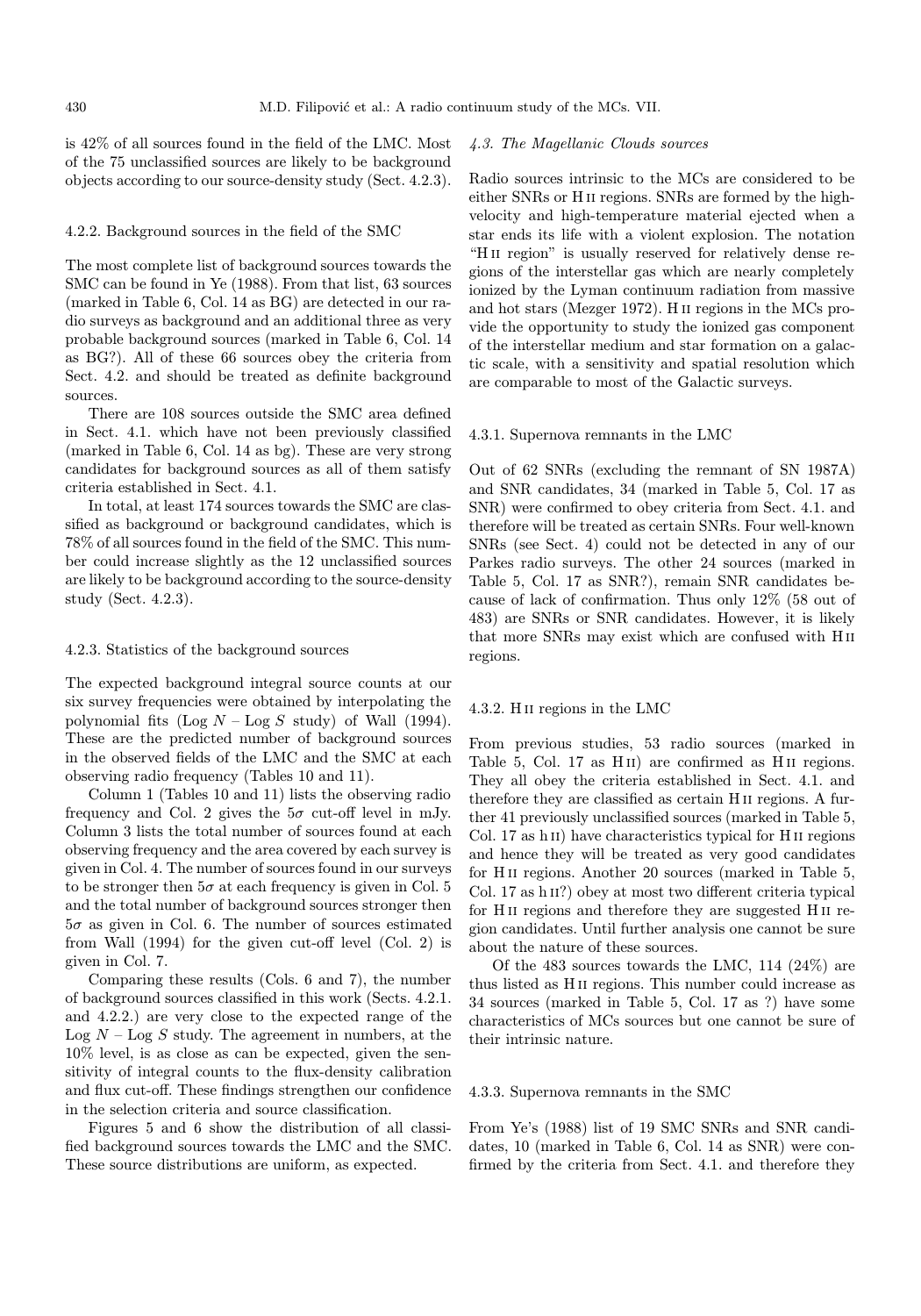Table 10. Log  $N -$  Log  $S$  estimates for the LMC

| (1)<br>Frequency<br>(GHz) | (2)<br>$5\sigma$ | (3)<br>Total No. Area<br>mJy of Sources (sq. $\degree$ ) | (4)   | (5)<br>No. of<br>Sources<br>$> 5\sigma$ | (6)<br>No. of<br>Sources | (7)<br>No. of<br>Sources<br>$(this work)$ (Wall 1994) |
|---------------------------|------------------|----------------------------------------------------------|-------|-----------------------------------------|--------------------------|-------------------------------------------------------|
| 1.40                      | 150              | 192                                                      | 96.6  | 149                                     | $92 + 9$                 | $87 \pm 9$                                            |
| 2.30                      | 150              | 119                                                      | 99.8  | 110                                     | $49 + 7$                 | $45 \pm 7$                                            |
| 2.45                      | 75               | 338                                                      | 101.1 | 278                                     | $170 + 13$               | $152 + 12$                                            |
| 4.75                      | 40               | 373                                                      | 77.0  | 334                                     | $161 + 13$               | $177 \pm 13$                                          |
| 4.85                      | 25               | 332                                                      | 56.7  | 329                                     | $182 + 14$               | $170 + 13$                                            |
| 8.55                      | 45               | 212                                                      | 39.9  | 194                                     | $45 + 7$                 | $40 + 6$                                              |

Table 11. Log  $N -$  Log  $S$  estimates for the SMC

| (1)<br>(GHz) | (2) | (3)<br>Frequency $5\sigma$ Total No. Area<br>mJy of Sources (sq. °) Sources | (4)   | (5)<br>No. of<br>$> 5\sigma$ | (6)<br>No. of<br>Sources | (7)<br>No. of<br>Sources<br>$(this work)$ (Wall 1994) |
|--------------|-----|-----------------------------------------------------------------------------|-------|------------------------------|--------------------------|-------------------------------------------------------|
| 1.40         | 75  | 85                                                                          | 40.91 | 83                           | $76 + 9$                 | $90 + 9$                                              |
| 2.45         | 50  | 107                                                                         | 37.01 | 103                          | $87 + 9$                 | $70 + 8$                                              |
| 4.75         | 30  | 99                                                                          | 26.85 | 95                           | $66 + 8$                 | $62 + 8$                                              |
| 4.85         | 25  | 187                                                                         | 40.91 | 179                          | $150 + 12$               | $123 \pm 11$                                          |
| 8.55         | 50  | 41                                                                          | 8.77  | 39                           | $15 + 4$                 | $11 + 3$                                              |

are certain SNRs. Six well-known SNRs and three SNR candidates (see Sect. 4) could not be detected in any of our Parkes radio surveys due to the flux density limits. The remaining two SNR candidates (marked in Table 6, Col. 14 as SNR?) are still under study and, at present, they will remain as SNR candidates.

Only 6% (12 out of 224) of sources towards the SMC shows characteristics of SNRs. However, as for the LMC, it is likely that this number of SNRs could be higher because of their confusion with H ii regions.

4.3.4. H ii regions in the SMC

From previous studies, 14 radio sources listed in Paper V (and also marked in Table 6, Col. 14 as H<sub>II</sub>) are confirmed to be H<sub>II</sub> regions. They obey all criteria for H<sub>II</sub> regions (Sect. 4.1.) and therefore they are classified as certain H ii regions. Another ten previously unclassified sources (marked in Table 6, Col. 14 as h II) have all characteristics typical for H ii regions and hence they will be treated as very good candidates for H ii regions.

Of the 224 sources towards the SMC, only 24 (11%) are listed as H ii regions or H ii region candidates. Two other sources (marked in Table 6 Col. 14 as ?) also have some characteristics of H ii regions but their status also remains unclear.

# 5. Luminosity functions of SNRs and H ii regions in the MCs

The luminosity of SNRs and H<sub>II</sub> regions is important in understanding the physical nature of the sources. For sources of the same distance, such as those in the MCs, the luminosity is directly related to the observed flux without the extra complication of uncertain distance estimates. Therefore, the luminosity function can be obtained much more directly than for our Galaxy.

The luminosity of each radio source is given in  $W Hz^{-1}$ and is defined by the relation:

$$
L=4\,\pi\,D^2\,S
$$

where  $D$  is distance to the Clouds (50 kpc to the LMC and 60 kpc to the SMC; Westerlund 1993) and  $S$  is the flux density at the given radio frequency  $(1 \text{ Jy}=10^{-26} \text{ W m}^{-2} \text{ Hz}^{-1}).$ 

Source flux densities at 4.75 GHz (for the LMC) and 4.85 GHz (for the SMC) were used to estimate the luminosity of each source. The completeness level at the 4.75 GHz LMC surveys is 40 mJy (the  $5\sigma$  level) (for more details see Table 9; Col. 2) and for the 4.85-GHz SMC survey is 25 mJy (the  $5\sigma$  level) (for more details see Table 10; Col. 2). These correspond to completeness levels in luminosity of 1.2  $10^{16}$  and 1.1  $10^{16}$  W Hz<sup>-1</sup> for the LMC and the SMC respectively.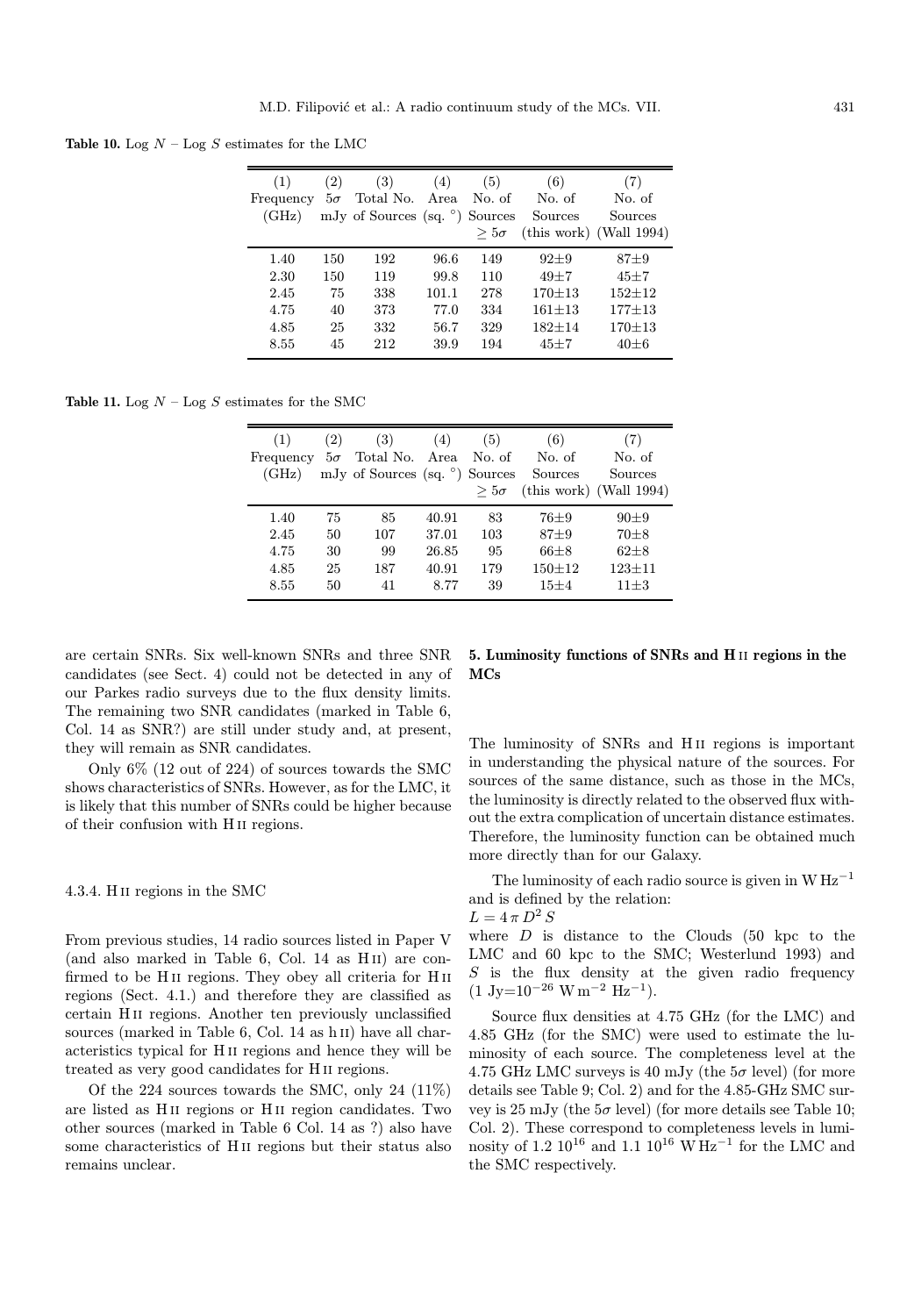

 Distribution of the background sources in the field of the LMC  $-63000$ 

Fig. 5. Distribution of background sources towards the LMC

#### 5.1. The luminosity function of SNRs in the LMC

Figures 7a and 7b show the histogram of luminosities for SNRs and SNR candidates in the LMC. We have flux densities at 4.75 GHz for 53 of these. The SNRs without flux density at this frequency, are plotted in the lowest bin in Fig. 7a since they are below the  $5\sigma$  level.

In Fig. 7a the highest luminosity sources are above the plotted range. To show the full range of luminosities, the luminosity distribution is plotted also in Fig. 7b on a logarithmic scale with equal bins in the log domain (rather than linear bins as in Fig. 7a).

As expected, there are more sources with low luminosity than with high luminosity. To quantify the distribution a power law has been fitted and this gives a power-law index of –1.2 (i.e.  $N(L) \propto L^{-1.2} dL$ ). The theory for the evolution of SNR diameters and luminosity is not well understood. However, the expected evolution of SNR diameter and surface brightness is generally described by power laws as a function of time (Lozinskaya 1992). Therefore, the expected evolution of luminosity is a power law with time, and the luminosity function is a power law assuming that SN explosions occur at a constant rate in the LMC.

We do not have either sensitivity or spatial resolution to determine the phase of evolution (Sedov or linear expansion) of any SNRs in the LMC. Confusion (in most cases) with surrounding H ii regions further worsens the situation. Therefore, the luminosity function power-law index estimated here can be understood as an overall powerlaw index for SNRs in the LMC, combining SNRs in all different phases of evolution.

#### 5.2. The luminosity function of H ii regions in the LMC

The luminosity function of the LMC H ii regions was calculated in a similar way to the LMC SNRs. The 148 H ii regions (and H ii region candidates) in the LMC are plotted in the histogram (Fig. 8a) where we have 124 objects with 4.75-GHz flux densities, and the rest are plotted (as weak sources below the  $5\sigma$  level) in the lowest bin.

Figure 8a does not plot the highest luminosity Hii regions in the LMC and therefore Fig. 8b shows luminosity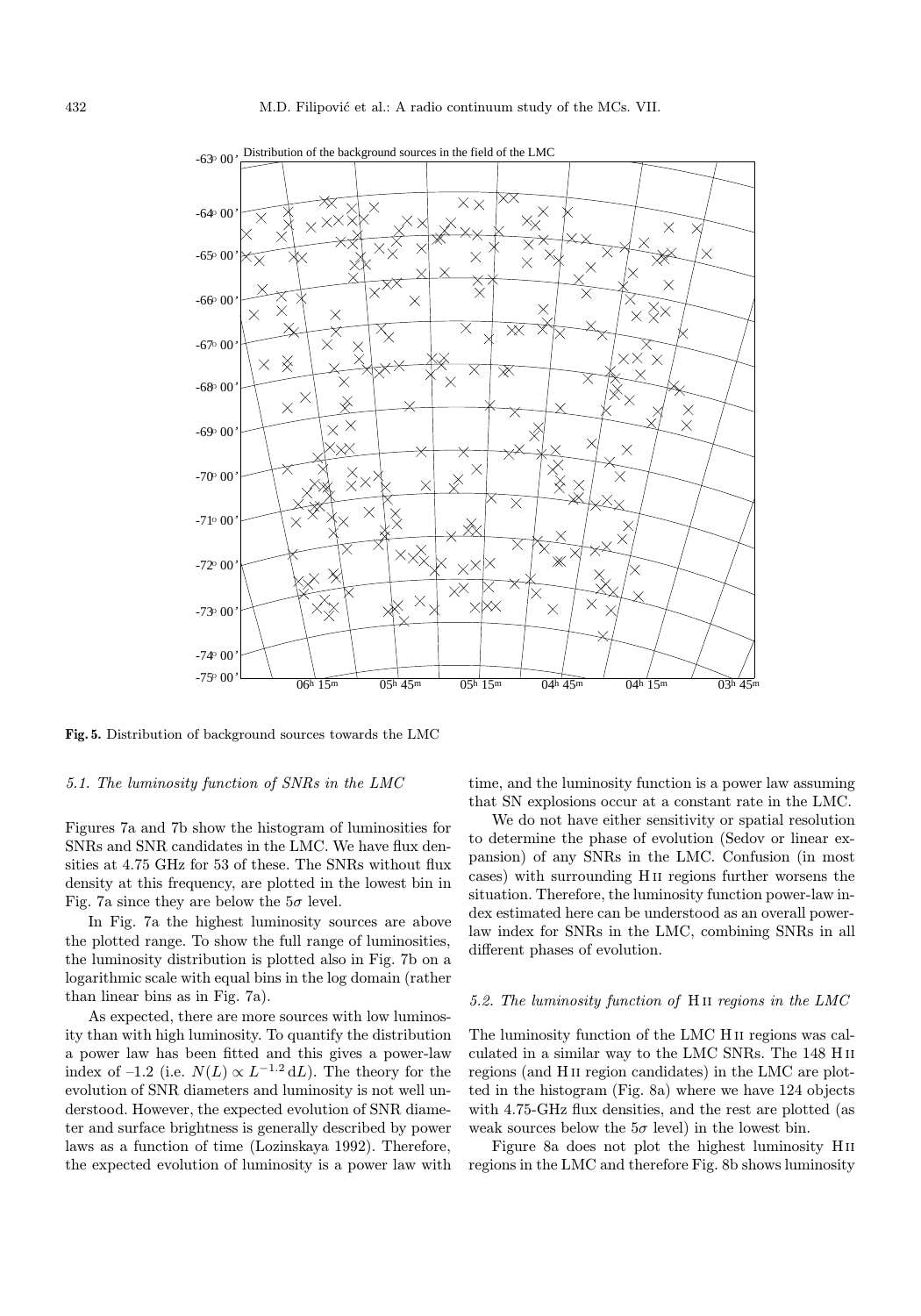

Distribution of the background sources in the field of the SMC

Fig. 6. Distribution of background sources towards the SMC

on a logarithmic scale with log bins. This plot does not include H ii regions which are not detected in the 4.75- GHz survey. Note that the most luminous H ii region is 30 Doradus which is two orders of magnitude stronger than for "typical" H<sub>II</sub> regions.

The distribution in luminosity has been fitted with an exponential curve  $(N(L) \propto exp(-L/L_0) dL)$  with characteristic luminosity scale  $L_0 = 4.2 \; 10^{16} \, \text{W} \, \text{Hz}^{-1}$ . Ye (1988) fitted the diameter distributions for H ii regions as an exponential function and using a similar method he has also fitted the luminosity distribution with an exponential function for the MCs and other galaxies.

#### 5.3. The luminosity function of SNRs in the SMC

Because of the small number of the SMC SNRs (12), the luminosity function is rather sparse. However, similar histograms to those from Sect. 5.1. are plotted in Figs. 9a and 9b. Despite the small number of sources, the luminosity distribution looks similar to that of the LMC SNRs.

The luminosity function for SMC SNRs is shown in Fig. 9a. The luminosity distribution is plotted also in Fig. 9b on a logarithmic scale with equal bins in the log domain (rather then linear bins as in Fig. 9a). Only the SNRs detected at the 4.85-GHz survey are plotted in Fig. 9b.

#### 5.4. The luminosity function of H ii regions in the SMC

The number of SMC H<sub>II</sub> regions is also small  $(26)$ ; however, the luminosity functions are plotted in Figs. 10a and 10b. The most luminous SMC H ii region is not nearly as bright as 30 Doradus in the LMC.

In Fig. 10a, the histogram is plotted of the SMC H ii region luminosities and Fig. 10b shows the luminosity function on a logarithmic scale with log bins. This plot does not include H ii regions which are not detected at the 4.85- GHz survey.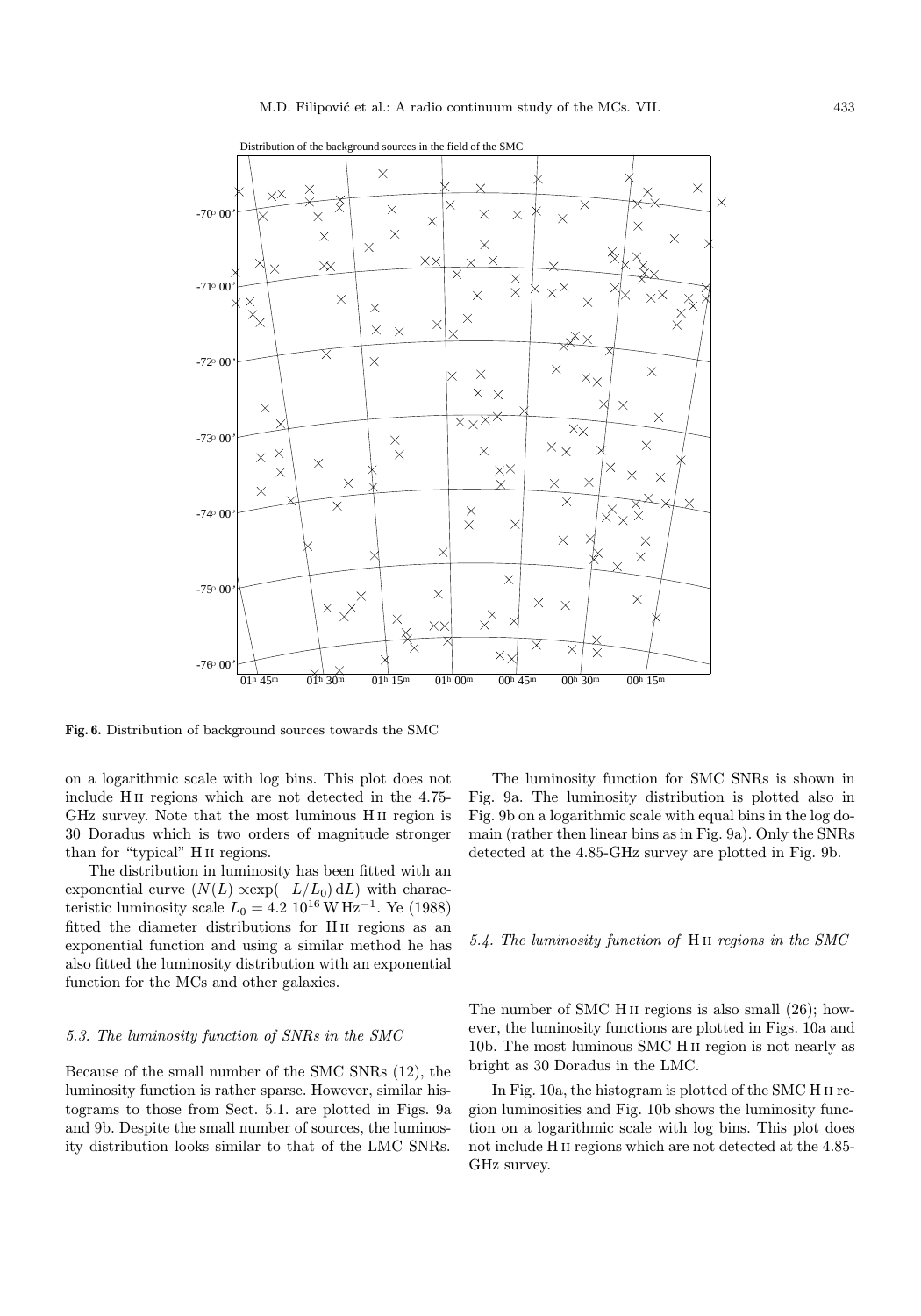

Fig. 7. The luminosity function of SNRs in the LMC. In Fig. 7a the luminosity distribution is plotted on a linear scale and in Fig. 7b it is plotted on a logarithmic scale with logarithmic bins. The vertical dashed line represent the approximate completeness level assuming the  $S_{4.75}$  flux densities to be complete down to ∼0.1 Jy

# 6. Source distribution throughout the MCs

Fujimoto & Kumai (1990) have proposed a model of the collision between the LMC and SMC about 0.2 Gyr ago (see also Murai & Fujimoto 1980; Mathewson et al. 1987). In this model the SMC should have penetrated through the LMC in the area around RA  $(B1950)=05^{\mathrm{h}}20^{\mathrm{m}}$  and Dec  $(B1950)=-70°$  where we now find the lowest intensity of the radio emission. This is also the area of the steepest observed non-thermal spectral index (Meinert 1992). The proposal is that the SMC swept away the thermal gas along its track thus forming the bridge between the Clouds and initiating the Magellanic Stream. Fujimoto & Kumai (1990) concluded that during this collision the gas in the LMC was forced to rotate around the intruder galaxy, probably in a plane different from that of the LMC. This may have resulted in the asymmetric distribution of both atomic and molecular gas which is found mainly south of



Fig. 8. The luminosity function of H ii regions in the LMC. In Fig. 8a the luminosity distribution is plotted on a linear scale and in Fig. 8b it is plotted on a logarithmic scale with logarithmic bins. The vertical dashed line represent the approximate completeness level assuming the  $S_{4.75}$  flux densities to be complete down to ∼0.1 Jy

the 30 Doradus complex. Another remnant of this collision may be the L-component, which was recently detected in H i gas (Luks & Rohlfs 1992). Probably this model can also account for self-propagating star formation in this area.

Consider the following model. If the rotation of the gas in the LMC were disrupted in the region of the collision, perhaps by shock processes mentioned above, the density would increase and eventually a Jeans instability would occur. This mass assembly could also stop the gas coming in later along the same track and, because the primary complex has already started forming stars, it gave rise to pressure against the infall. Eventually this may induce another new complex of star formation in the direction of the infalling gas stream. If this model is correct 30 Doradus may be the latest, already evolved, of those star- forming complexes - probably preceded by the Shapley III complex - and it may have triggered star formation in the 30 Doradus complex.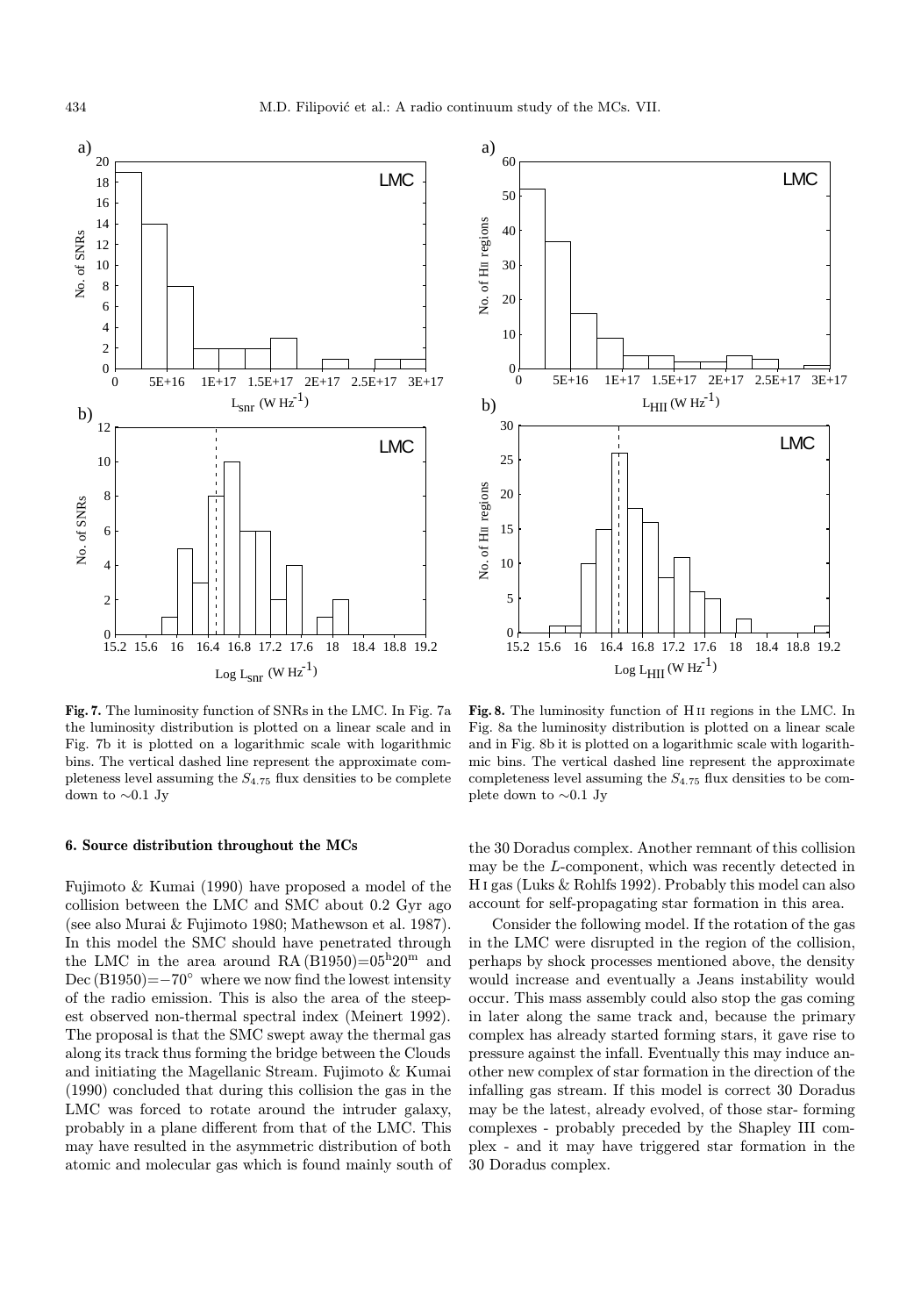

Fig. 9. The luminosity function of SNRs in the SMC. In Fig. 9a the luminosity distribution is plotted on a linear scale and in Fig. 9b it is plotted on a logarithmic scale with logarithmic bins. The vertical dashed line represent the approximate completeness level assuming the  $S_{4.75}$  flux densities to be complete down to ∼0.1 Jy

Taking into account the ram pressure of the galactic halo gas onto the LMC interstellar medium (Meurer et al. 1985), it may be possible to give an alternative explanation for this star-forming complex. Ram pressure may well have compressed the gas at the border, and since the LMC is rotating in a clockwise sense the 30 Doradus complex would have reached this shock front earlier than N 159. In favour of the previous model it should be noted that the large gas cloud lies almost perpendicular to the bow shock, and so one would expect star formation all along its eastern ridge, not only at its northern end.

In order to understand the overall structure of the MCs, we plot the positions of sources intrinsic to both Clouds.



Fig. 10. The luminosity function of H<sub>II</sub> regions in the SMC. In Fig. 10a the luminosity distribution is plotted on a linear scale and in Fig. 10b it is plotted on a logarithmic scale with logarithmic bins. The vertical dashed line represent the approximate completeness level assuming the  $S_{4.75}$  flux densities to be complete down to ∼0.1 Jy

## 6.1. Source 2-D distribution throughout the LMC

The source distribution throughout the LMC is shown in Fig. 11. All SNRs and SNR candidates (62) are plotted together with 148 H ii regions (and H ii region candidates).

Smith et al. (1987) first gave the 2-D distribution of the LMC discrete sources but for a limited number of sources  $(\sim 20)$ . Here, with a significantly improved number of LMC sources (209), we found that the LMC sources follow patterns initially indicated by Shapley (1956) and Martin et al. (1976). These patterns are possible spiral arms, which were introduced by Feitzinger et al. (1987 and reference therein) and Schmidt-Kaler (1993 and reference therein). From Fig. 11 it can be seen that some regions throughout the LMC do not have strong or obvious sources. Three such a regions in the LMC were observed here: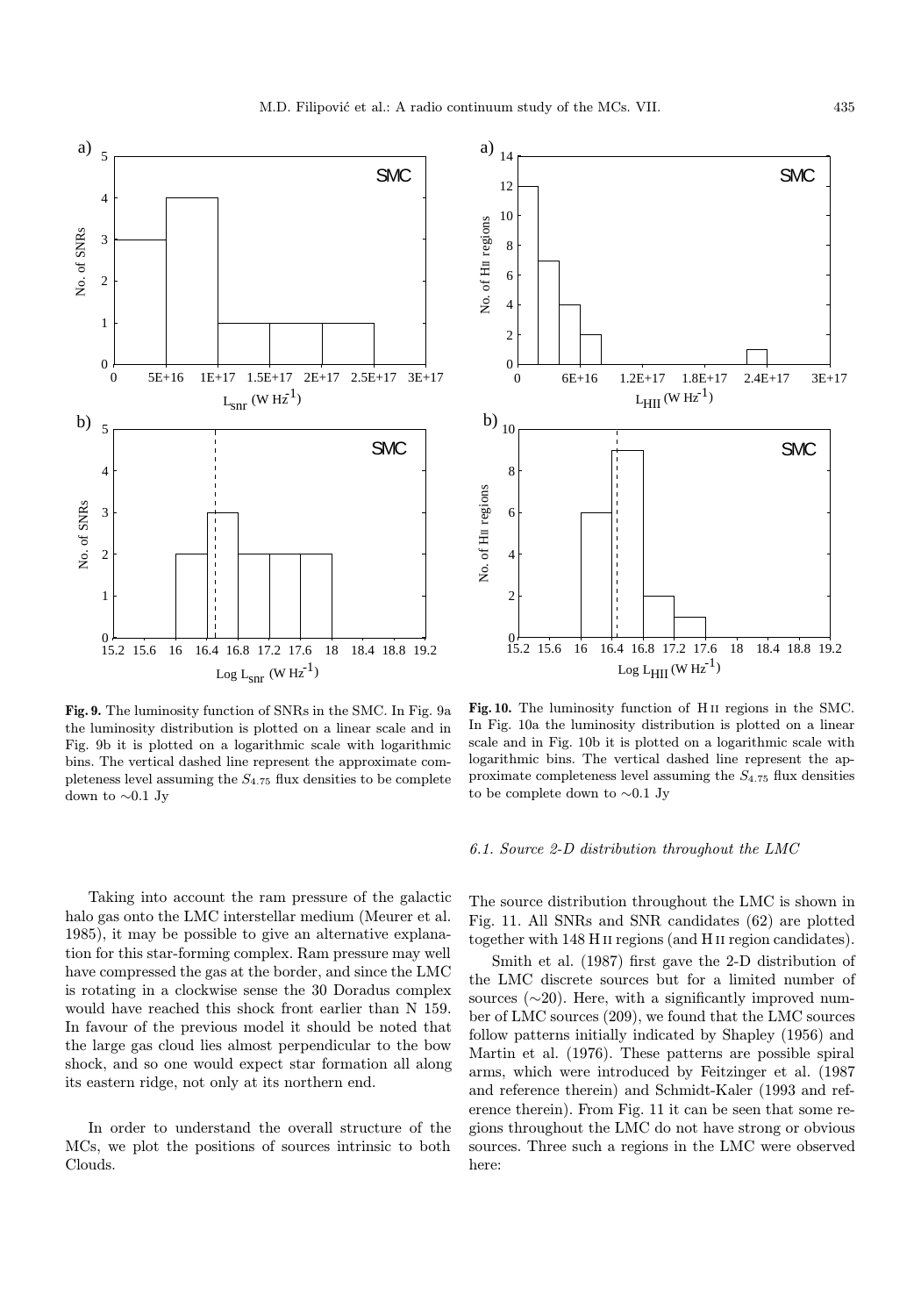

 $-640\,00$ , Distribution of the sources intrinsic to the LMC

Fig. 11. The distribution of the radio sources intrinsic to the LMC. Asterisks represent SNRs and SNR candidates and open circles represent H ii regions and H ii region candidates

- 1. the region north from 30 Doradus region with centre  $\text{at} \sim \text{RA} (\text{B1950}) = 05^{\text{h}} 38^{\text{m}} \text{ and Dec} (\text{B1950}) = -68^{\circ} 20'.$ This region extends approximately for a diameter of some  $50'$  from this centre:
- 2. the region south of the optical bar, between the LMC Complexes  $A2'$ ,  $A2$ ,  $A1$  and the LMC Complexes B3,  $B2'$ ,  $B21$  and
- 3. the region between Shapley Constellation III, Shapley Constellation IV and the LMC Complex B1.

Generally, the distribution of the intrinsic sources throughout the LMC indicates some kind of spiral structure with a possible centre in the region around or close to 30 Doradus. According to Feitzinger et al. (1987), this large-scale spiral pattern consists of as many as six or seven arm-like features. On the other hand it is difficult to explain why such a young complex as 30 Doradus is a centre of evolved spiral structure. Also, it is very difficult to understand why the radio continuum picture of the LMC is so different from the optical, where the optical bar is so dominant. The optical bar of the LMC is

not directly related to the spiral pattern; it probably reflects an earlier period of evolution of the galaxy. These questions could be answered in the new high-resolution H i survey of the LMC (L. Staveley-Smith private communication 1997). Also, the sharp eastern end on all continuum images of the LMC is noted. Similar tendencies can be found in the ROSAT X-ray surveys (Pietsch et al. in preparation). We believe that this is caused by the ram pressure of the LMC motion toward us.

#### 6.2. Source 2-D distribution throughout the SMC

The SMC is much less rich than the LMC in intrinsic discrete sources. Only 37 SMC sources can be seen from our surveys and they are plotted in Fig. 12. Two regions (main-body of the SMC and eastern wing of the SMC) are dominant. However, we cannot confirm the depth of these regions and the distribution of sources along the line of sight with our observations.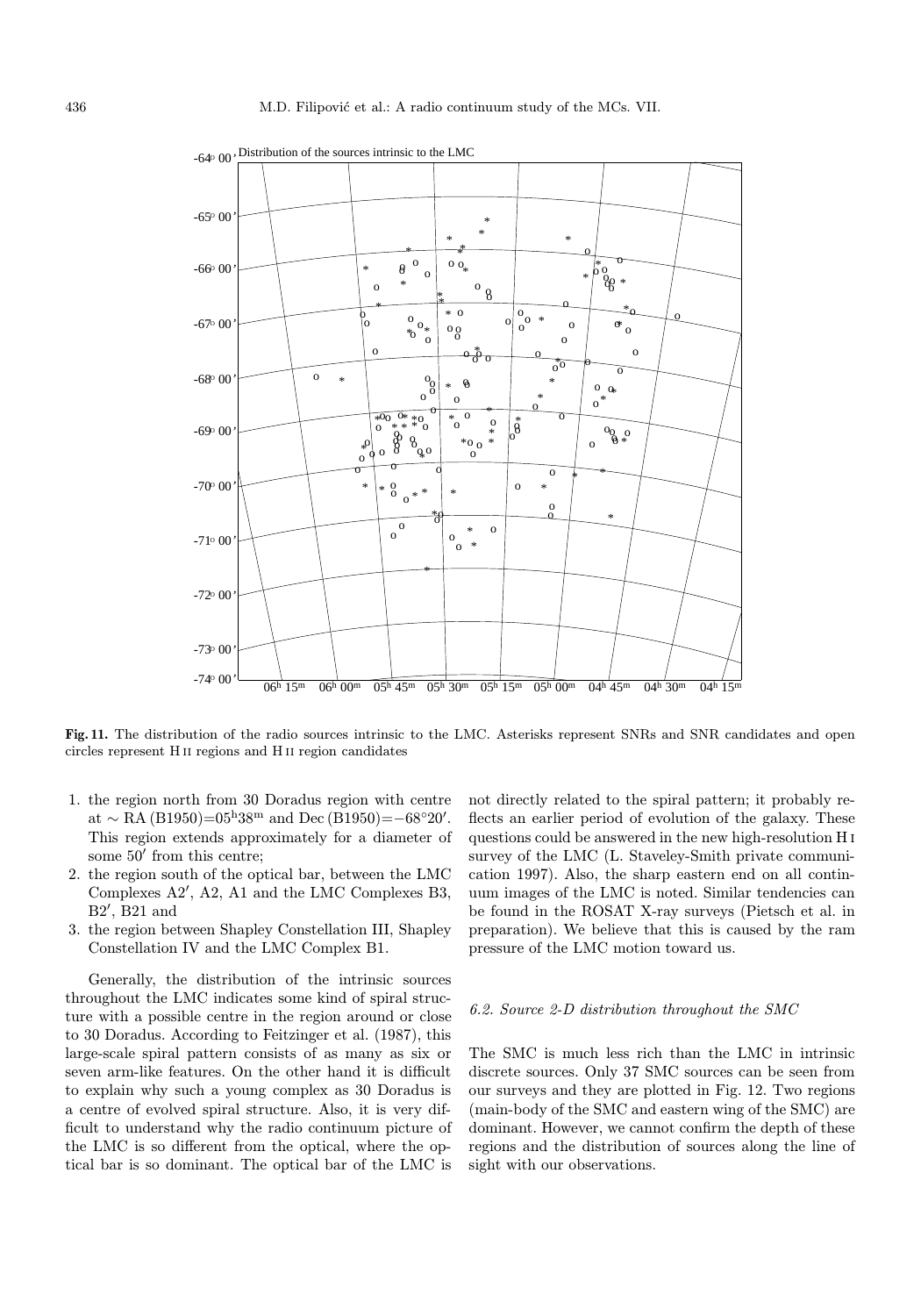

Fig. 12. The distribution of the radio sources intrinsic to the SMC. Asterisks represent SNRs and SNR candidates and open circles represent H ii regions and H ii region candidates

Here, we note the known SMC X-ray binary system (1E 0035.4−7230; Kahabka & Pietsch 1996) which is some  $\sim 60'$  on the far west side from the rest of the SMC. Why such a source is so distant from the rest of the galaxy at present remains a mystery.

## 7. Concluding remarks

This paper presents new catalogues of source radio spectral index in the MCs. There is a total of 483 radio sources towards the LMC, 143 of which are classified for the first time. Also new catalogues of source radio spectral index in the SMC are presented with a total of 224 radio sources towards the SMC, 60 of which are classified here for the first time.

The radio spectral index  $\alpha$  has been estimated for 422 sources in the field of the LMC and 162 towards the SMC. We have investigated the distribution of the spectral index over different types of sources and found that the spectral index cannot be the only criterion in distinguishing SNRs, H<sub>II</sub> regions and background sources.

We have compared our radio catalogues with a range of catalogues from other wavelengths such as X-ray, UV,  $H\alpha$ , optical, IR and CO. Luminosity functions have been investigated for SNRs and H ii regions in both Clouds. We have checked the consistency of our background source number in the field of the MCs with published Log  $N-$  Log  $S$ counts.

In total, 209 discrete radio sources in the LMC and the 37 sources in the SMC are classified here to be either H ii regions or SNRs. We have plotted the positions of these intrinsic sources (Figs. 11 and 12) to investigate the structure of both Clouds. These sources are believed to be tracers for the possible spiral structure in galaxies and we found some indication of a spiral structure in the LMC with the centre somewhere in 30 Doradus. The source distributions throughout the SMC are grouped into two regions: the main-body and the eastern wing of the SMC.

Acknowledgements. We thank D. Meinert, D. Goddard, J. Lequeux and J. Caswell for considerable support and comments in manuscript.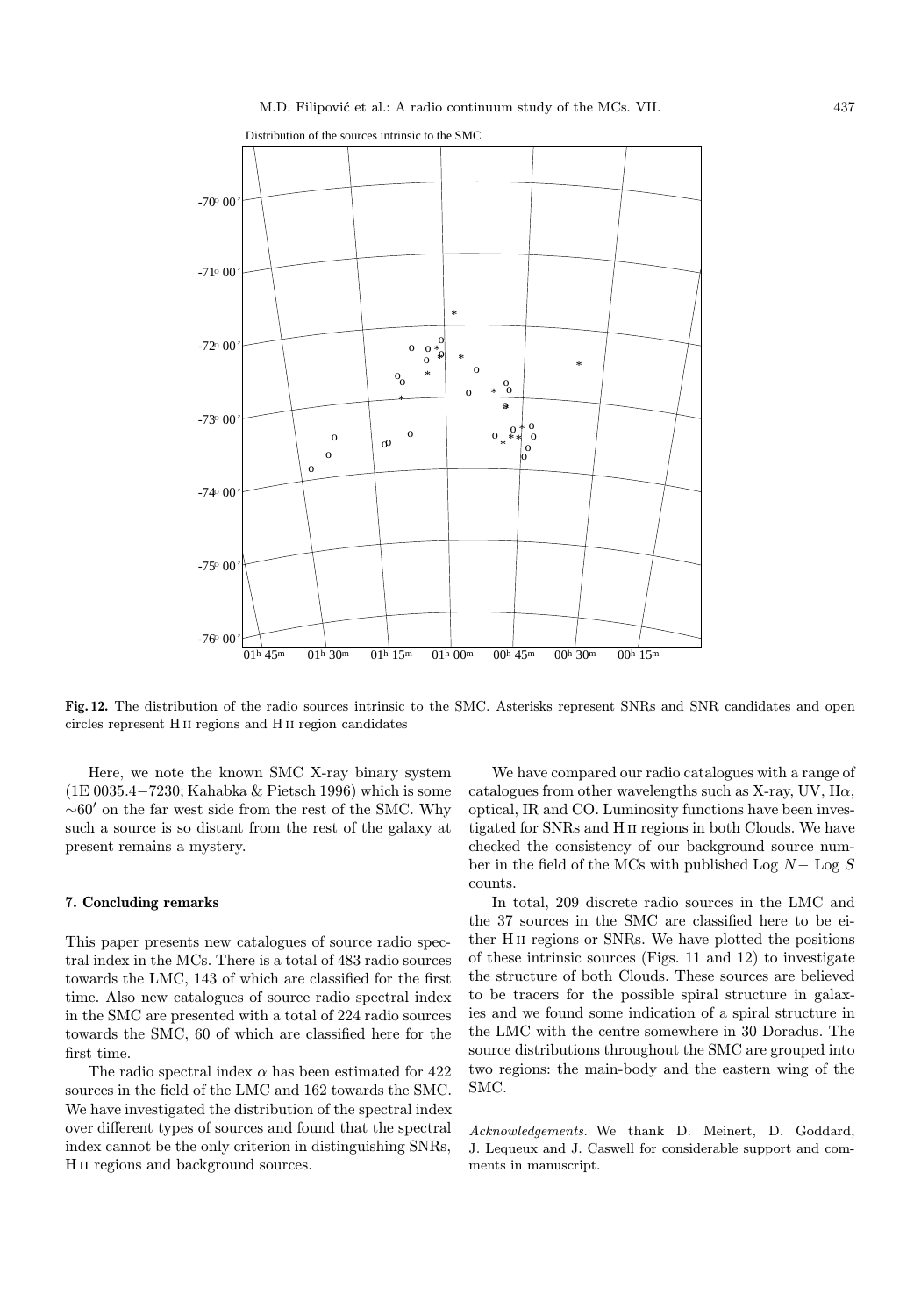#### References

- Alvarez H., Aparici J., May J., 1987, A&A 176, 25
- Amy S.W., 1994, Proc. ASA 11(1), 83
- Armand C., Deharveng L., Caplan J., 1992, A&A 265, 504
- Banas K.R., Hughes J.P., Bronfman L., Nyman L.-A., 1997, ApJ 480, 607
- Bolton J.G., Butler P.W., 1975, Aust. J. Phys. Astrophys. Suppl. 34, 33
- Bothun G.D., Thompson I.B., 1988, AJ 96, 877
- Bruhweiler F.C., Klinglesmith D.A., Gull T.R., Sofia S., 1987, ApJ 317, 152
- Caplan J., Deharveng L., 1985, A&AS 62, 63
- Caplan J., Deharveng L., 1986, A&A 155, 297
- Caplan J., Ye T., Deharveng L., Turtle A.J., Kennicutt R.C., 1996, A&A 307, 403
- Chin Y.-N., Henkel C., Milar T.J., et al., 1996, A&A 312, 33
- Chin Y.-N., Henkel C., Whiteoak J.B., et al., 1997, A&A 317, 548
- Chu Y.H., Kennicutt R.C., 1988, AJ 95(4), 1111
- Chu Y.H., Low M.M.M., Garcia-Segura G., Wakker B., Kennicutt R.C., 1993, ApJ 414, 213
- Chu Y.H., Kennicutt R.C., 1994, ApJ 425, 720
- Chu Y.H., Wakker B., Low M.M.M., Garcia-Segura G., 1994, AJ 108, 1696
- Chu Y.H., Dickel J.R., Staveley-Smith L., Osterberg J., Smith C.R., 1995a, AJ 109, 1729
- Chu Y.H., Chang H.W., Su Y.L., Low M.M.M., 1995b, ApJ 450, 157
- Chu Y.H., Kennicutt R.C., Snowden S.L., et al., 1997, PASP 109, 554
- Chu Y.H., 1997, AJ 113,181
- Clarke J.N., Little A.G., Mills B.Y., 1976, Aust. J. Phys. Astrophys. Suppl. 40, 1
- Cohen R., Dame T.M., Garay G., et al., 1988, ApJ 331, L95
- Copetti M.V.F., Dottori H.A., 1989, A&AS 77, 327
- Cornett R.H., Hill J.K., Bohlin R.C., et al., 1994, ApJ 430, L117
- Cornett R.H., Greason M.R., Hill J.K., et al., 1997, AJ 113, 1011
- Corwin H.G., de Vaucouleurs A., de Vaucouleurs G., 1985, Southern Galaxy Catalogue, Austin
- Davies R.D., Elliott K.H., Meaburn J., 1976, Mem. R. astr. Soc. 81, 89
- DeGioia-Eastwood K., 1992, ApJ 397, 542
- Dennefeld M., 1982, A&A 157, 267
- Dickel J.R., Milne D.K., Junkes N., Klein U., 1993, A&A 275, 265
- Dickel J.R., Milne D.K., 1994, Proc. Astron. Soc. Australia 11, 99
- Dickel J.R., Milne D.K., Kennicutt R.C., Chu Y.H., Schommer A., 1994, AJ 107(3), 1067
- Dickel J.R., Chu Y.H., Gelino C., et al., 1995, ApJ 448, 623
- Dickel J.R., Milne D.K., 1995, AJ 109, 200
- Dickey J.M., Amy S., Haynes R.F., et al., 1994, A&A 289, 357
- Dopita M.A., Ford V.L., McGregor P.J., Mathewson D.S., Wilson I.R, 1981a, ApJ 250, 103
- Dopita M.A., Tuohy I.R., Mathewson D.S., 1981b, ApJ 248, L105
- Ellingsen S.P., Whiteoak J.B., Vaile R.A., 1994, MNRAS 269, 1019
- Feitzinger J.V., Haynes R.F., Klein U., Wielebinski R., Perschke M., 1987, Vistas Astron. 30, 243
- Filipović M.D., Haynes R.F., White G.L., et al., 1995, A&AS 111, 311 (Paper IV)
- Filipović M.D., White G.L., Haynes R.F., et al., 1996, A&AS 120, 77 (Paper IVa)
- Filipović M.D., Haynes R.F., White G.L., et al., 1997, A&AS 121, 321 (Paper V)
- Filipović M.D., Pietsch W.N., Haynes R.F., et al., 1998a, A&AS 127, 119 (Paper VI)
- Filipović M.D., Jones P.A., White G.L., Haynes R.F., 1998b, A&AS (in press) (Paper VIII)
- Fujimoto M., Kumai Y., 1991, in: Haynes R.F., Milne D.K., (eds.) Proc. IAU Symp. 148, The Magellanic Clouds. Reidel, Dordrecht, p. 469
- Garay G., Rubio M., Ramirez S., Johansson L.E.B., Thaddeus P., 1993, A&A 274, 743
- Gilmozzi R., Murdin P., Clark D.H., Malin D., 1983, MNRAS 202, 927
- Graham J.R., Evans A., Albinson J.S., Bode M.F., Meikle W.P.S., 1987, ApJ 319, 126
- Gurwell M., Hodge P., 1990, PASP 102, 849
- Haynes R.F., Klein U., Wielebinski R., Murray J.D., 1986, A&A 159, 22
- Haynes R.F., Klein U., Wayte S.R., et al., 1991, A&A 252, 475 Henize K.G., 1956, ApJS 2, 315
- Heydari-Malayeri M., Niemela V.S., Testor G., 1987, A&A 184, 300
- Heydari-Malayeri M., Lecavelier des Etangs A., 1994, A&A 291, 960
- Hodge P.W., Wright F.W., 1967, The Large Magellanic Cloud. Smithsonian press. Washington DC
- Hodge P.W., Snow T.P., 1975, AJ 80, 9
- Hodge P.W., Wright F.W., 1977, The Small Magellanic Cloud. University of Washington press. Seattle & London
- Hodge P.W., 1985, PASP 97, 530
- Hughes P.J., et al., 1995, ApJ 444, L81
- Hunt M.R., Whiteoak J.B., 1994, Proc. ASA 11, 68
- Hunt M.R, PhD thesis, University of Western Sydney (in preparation)
- Hwang U., Hughes J.P., Canizares C.R., Markert T.H., 1993, ApJ 414, 219
- Inoue H., Koyama K., Tanaka Y., 1983, in: Danziger I.J., Gorenstein P. (eds.) Proc. IAU Symp. 101, Supernova Remnants and their X-Ray Emission. Reidel, Dordrecht, p. 535
- Israel F.P., Johansson L.E.B., Lequeux J., et al., 1993, A&A 276, 25
- Jones P.A., McAdam W.B., 1992, ApJS 80, 137
- Jones T.J., Hyland A.R., Straw S., et al., 1986, MNRAS 219, 603
- Kahabka P., Pietsch W., 1993, in: Baschek B., Klare G., Lequeux J. (eds.) Proc. of the Second European Meeting on the Magellanic Cloud 328, New Aspects of Magellanic Cloud Research. Reidel, Dordrecht, p. 71
- Kahabka P., Pietsch W., 1996, A&A 312, 919
- Kahabka et al., 1997, A&AS (in preparation)
- Kennicutt R.C., Hodge P.W., 1986, ApJ 306, 130
- Kennicutt R.C., 1994, in: Violent Star Formation from 30 Doradus to QSO's, Tenorio-Tagle G. (ed.). Cambridge University Press, Cambridge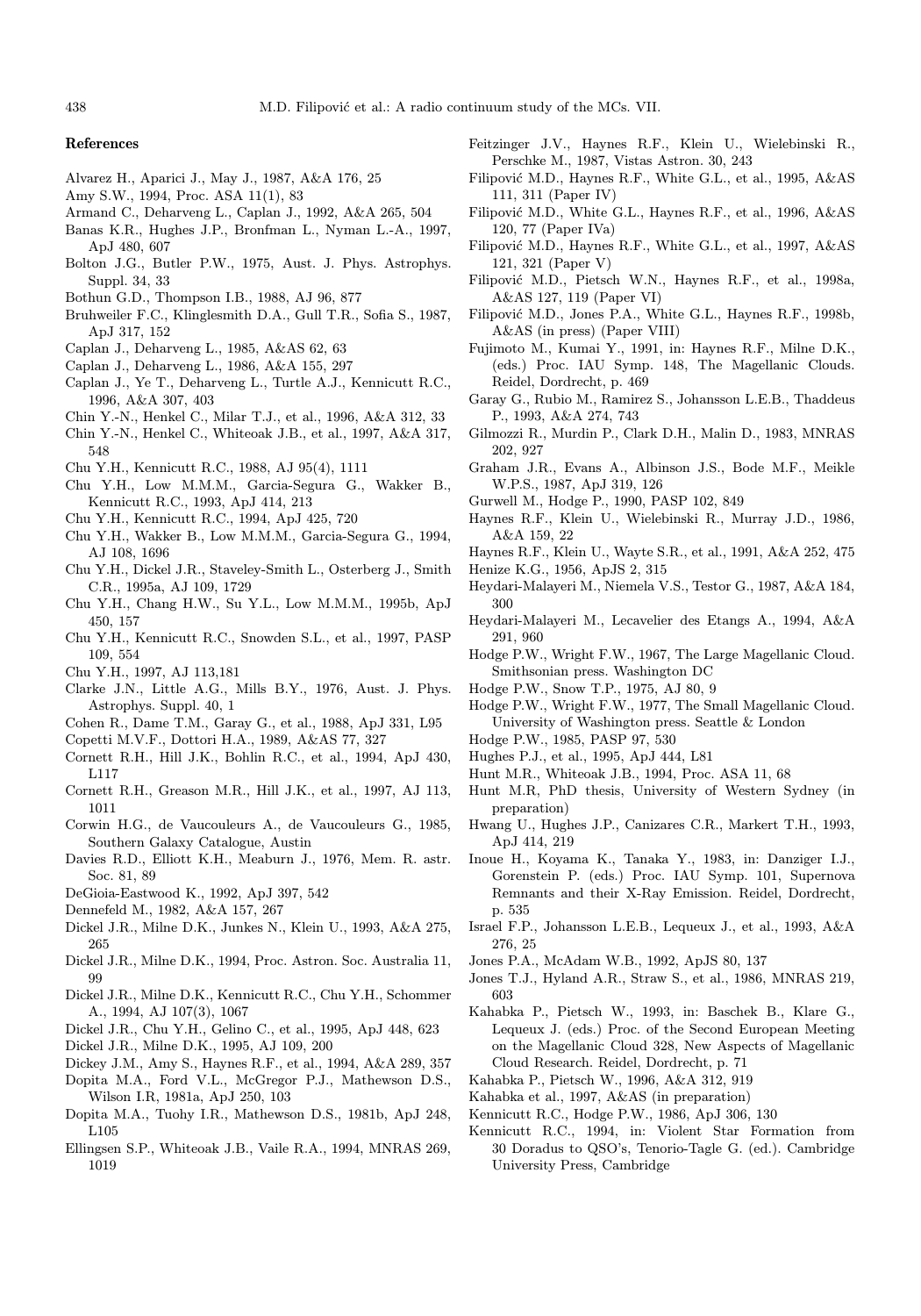- Kim S., Freeman K.C., Staveley-Smith L., et al., 1997, PASA 14, 119
- Klein U., Wielebinski R., Haynes R.F., Malin F.D., 1989, A&A 211, 280
- Klein U., et al., 1991, in: Haynes R.F., Milne D.K. (eds.) Proc. IAU Symp. 148, The Magellanic Clouds. Reidel, Dordrecht, p. 31
- Klein U., Haynes R.F., Wielebinski R., Meinert D., 1993, A&A 271, 402
- Kutner M.L., Rubio M., Booth R.S., et al., 1997, A&AS, 122, 255
- Large M.I., Mills B.Y., Little A.G., Crawford D.F., Sutton J.M., 1981, MNRAS 194, 693
- Laustsen S., Madsen C., West R.M., 1987, Exploring the Southern Sky. Springer-Verlag, Berlin
- Laval A., Rosado M., Boulesteix J., et al., 1989, A&A 208, 230
- Laval A., Rosado M., Boulesteix J., et al., 1992, A&A 253, 213
- le Coarer E., Rosado M., Georgelin Y.P., Viale A., Goldes G., 1993, A&A 280, 365
- Loiseau N., Klein U., Greybe A., Wielebinski R., Haynes R. F., 1987, A&A 178, 62
- Long K.S., Helfand D.J., Grabelsky D.A., 1981, ApJ 248, 925
- Lozinskaya T.A., 1992, Supernovae and Stellar Wind in the
- Interstellar Medium, American Institute of Physics, p. 255 Lucke P.B., Hodge P.W., 1970, AJ 75(2), 171
- Luks T., Rohlfs K., 1992, A&A 263, 41
- Manchester R.N., Staveley-Smith L., Kesteven M.J., 1993, ApJ 411, 756
- Martin N., Prevot L., Reberiot E., Rousseau J., 1976, A&A 51, 31
- Mathewson D.S., Healey J.R., 1964a, in: Kerr F.J., Rodgers A.W., (eds.), The Galaxy and the Magellanic Clouds. Canberra, Australian Academy of Science, p. 246
- Mathewson D.S., Healey J.R., 1964b, in: Kerr F.J., Rodgers A.W. (eds.), The Galaxy and the Magellanic Clouds. Canberra, Australian Academy of Science, p. 283
- Mathewson D.S., Ford V.L., Dopita M.A., et al., 1983, ApJS 51, 345
- Mathewson D.S., Ford V.L., Dopita M.A., et al., 1983a, in: Danziger I.J., Gorenstein P. (eds.) Proc. IAU Symp. 101, Supernova Remnants and their X- Ray Emission. Reidel, Dordrecht, p. 541
- Mathewson D.S., Ford V.L., Dopita M.A., et al., 1984, ApJS 55, 189
- Mathewson D.S., Ford V.L., Tuohy I.R., et al., 1985, ApJS 58, 197
- Mathewson D.S., Wayte S.R., Ford V.L., Ruan K., 1987, Proc. ASA 7, 19
- McGee R.X., Brooks J.W., Batchelor R.A., 1972a, Aust. J. Phys. 25, 581
- McGee R.X., Brooks J.W., Batchelor R.A., 1972b, Aust. J. Phys. 25, 613
- McGee R.X., Newton L.M., 1972, Aust. J. Phys. 25, 619
- McGee R.X., Newton L.M., Butler P.W., 1976, Aust. J. Phys. 29, 329
- McGee R.X., Newton L.M., Butler P.W., 1978, MNRAS 183, 799
- Meaburn J., Laspias V.N., 1991, A&A 245, 635
- Meinert D., 1992, PhD thesis, University of Bonn
- Meurer G.R., Bicknell G.V., Gingold R.A., 1985, Proc. ASA 6, 195
- Mezger P.G., 1972, in Interstellar Matter. Saas Fee: Swiss Soc. of Astr. and Ap., p. 152 and 166
- Mills B.Y., 1955, Aust J. Phys. Astrophys. 8, 368
- Mills B.Y., Aller L.H., 1971, Aust J. Phys. 24, 609
- Mills B.Y., Little A.G., 1953, Aust J. Phys. 6, 272
- Mills B.Y., Little A.G., 1959, Handbuch für Physik, p. 239
- Mills B.Y., Little A.G., Durdin J.M., Kesteven M.J., 1982, MNRAS 200, 1007
- Mills B.Y., 1983, in: Danziger I.J., Gorenstein P. (eds.) Proc. IAU Symp. 101, Supernova Remnants and their X-Ray Emission. Reidel Dordrecht, p. 551
- Mills B.Y., Turtle A.J., 1984a, in: Van den Bergh S., de Boer K.S. (eds.) Proc. IAU Symp. 108, Structure and evolution of the Magellanic Clouds. Reidel, Dordrecht, p. 283
- Mills B.Y., Turtle A.J., Little A.G., Durdin M.J., 1984b, Aust. J. Phys. 37, 321
- Milne D.K., Caswell J.L., Haynes R.F., 1980, MNRAS 191, 469
- Morgan D.H., 1994, A&AS 103, 235
- Morgan D.H., 1995, A&AS 112, 445
- Mountfort P.I., Jonas J.L., de Jager G., Baart E.E., 1987, MNRAS 226, 917
- Murai T., Fujimoto M., 1980, Pub. Astr. Soc. Japan 32, 581
- Norci L., Ogelman H., 1995, A&A 302, 879 ¨
- Oey M.S., Massey P., 1995, ApJ 452, 210
- Otrupcek R.E., Wright A.E., 1991, Proc. ASA 9, 170
- Page T., Carruthers G.R., 1978, S201 Far-Ultraviolet Atlas of the LMC, Naval Research Lab. Washington
- Pietsch W., Kahabka P., 1993, in: Baschek B., Klare G., Lequeux J. (eds.) Proc. of the Second European Meeting on the Magellanic Cloud 328, New Aspects of Magellanic Cloud Research. Reidel, Dordrecht, p. 59
- Pietsch W., et al., A&AS (in preparation)
- Pizzichini G., Cline T.L., Desai U.D., et al., 1983, in: Danziger I.J., Gorenstein P. (eds.) Proc. IAU Symp. 101, Supernova Remnants and their X- Ray Emission. Reidel, Dordrecht, p. 573
- Rosa M.R., 1993, in: Baschek B., Klare G., Lequeux J. (eds.) Proc. of the Second European Meeting on the Magellanic Cloud 328, New Aspect of Magellanic Cloud Research. Reidel, Dordrecht, p. 145

Rosado M., Laval A., le Coarer E., et al., 1993a, A&A 272, 541

- Rosado M., le Coarer E., Georgelin Y.P., Viale A., 1993b, in: Baschek B., Klare G., Lequeux J. (eds.) Proc. of the Second European Meeting on the Magellanic Cloud 328, New Aspect of Magellanic Cloud Research. Reidel, Dordrecht, p. 226
- Rosado M., Le Coarer E., Georgelin Y.P., 1994, A&A 286, 231

Rosado M., Laval A., le Coarer E., et al., 1996, A&A 308, 588

- Russel S.C., Dopita A.M., 1990, ApJS 74, 93
- Rubio M., Garay G., Montani J., Thaddeus P., 1991, ApJ 368, 173
- Rubio M., Lequeux J., Boulanger F., et al., 1993, A&A 271, 1
- Rubio M., Lequeux J., Boulanger F., et al., 1996, A&AS 118, 263
- Sabalisck H.S., Abraham Z., 1991, in: Haynes R.F., Milne D.K. (eds.) Proc. IAU Symp. 148, The Magellanic Clouds. Reidel, Dordrecht, p. 230
- Sanduleak N., MacConnell D.J., Davis Philip A.G., 1978, PASP 90, 621
- Sanduleak N., 1984, in: Van den Bergh S., de Boer K.S. (eds.) Proc. IAU Symp. 108, Structure and Evolution of the Magellanic Clouds. Reidel, Dordrecht, p. 231